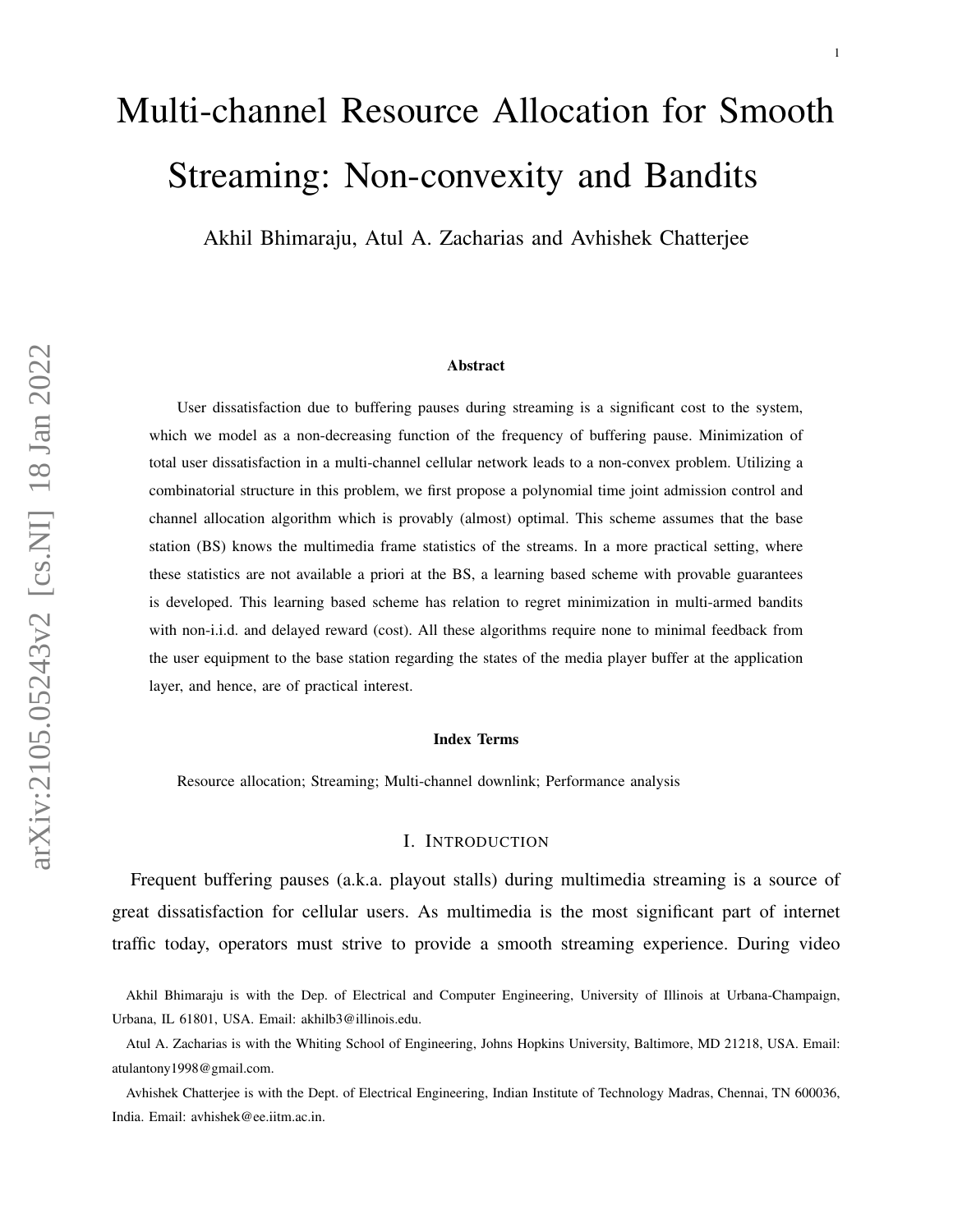or multimedia streaming, data transmitted by the base station (BS) are first cached in the media player buffer at the application layer. From this, the media player consumes (plays) one multimedia frame at a time at a rate dictated by the quality, encoding scheme and dynamics of the content. Whenever the buffer does not have enough data to play the current frame, there is a pause.

In this work, we address user dissatisfaction due to buffering pause in a multi-channel cellular network. Our formulation captures buffering pause using queuing models for the media player buffers and user dissatisfaction as a function of the frequency of pause. Unlike the traditional stochastic network optimization setting [\[1\]](#page-22-0), this formulation leads to cost-minimization problems with non-convex structures. Exploiting combinatorial structure inside the apparently continuous non-convex problem, we develop near optimal resource allocation algorithms. We consider both the scenarios, where the BS knows and where the BS does not know the statistics of the streams a priori. The latter case has connections to multi-armed bandits with non-i.i.d. and delayed cost. Our proposed algorithms require little to no feedback from the user equipment regarding the buffer states and are compatible with the current cellular implementations.

### *A. Related literature*

There is a rich body of work on real time scheduling [\[2\]](#page-22-1)–[\[7\]](#page-22-2). Recently there have been many works on age of information which develop scheduling policies to ensure freshness of the received information in applications like real-time sensing and internet of things [\[8\]](#page-22-3)–[\[14\]](#page-22-4).

Dutta et al. [\[15\]](#page-23-0) and Bhatia et al. [\[16\]](#page-23-1) studied resource allocation to mitigate pause by utilizing the media player buffers. Dutta et al. greedily maximized a surrogate, the minimum expected 'playout lead' at each scheduling epoch. Hou et al. [\[17\]](#page-23-2) showed that in a single channel, underloaded network, it is possible to take the frequencies of pause to zero and also characterized their diffusion limits. Xu et al. [\[18\]](#page-23-3) analyzed buffer starvation statistics under different service and frame consumption statistics. Singh et al. [\[19\]](#page-23-4) formulated the problem of minimizing frequency of pause as a Markov decision process and derived a threshold policy. This was further extended to obtain a decentralized policy for a distributed network [\[20\]](#page-23-5).

In spirit, our work shares most similarity with [\[17\]](#page-23-2), [\[19\]](#page-23-4), [\[20\]](#page-23-5), which aim to directly address the issue of buffering pause in a single-channel network using a queuing model for the media player buffer. However, there are many differences between those and the current work, some of which are discussed next.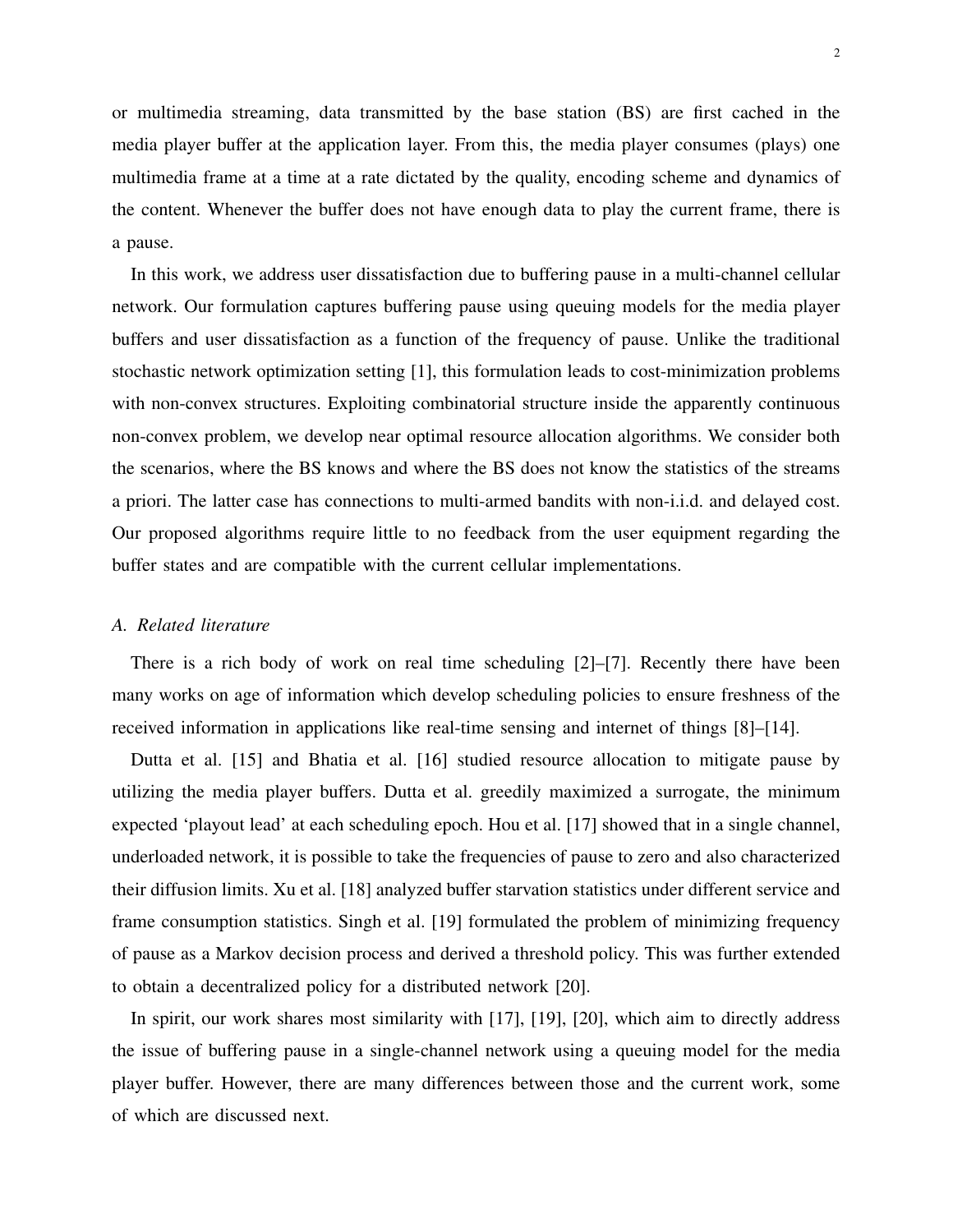- The modern cellular networks use OFDMA and are often overloaded either due to high user density and shadowing in urban areas or low BS density and high pathloss in rural areas. So, in contrast to [\[17\]](#page-23-2), [\[19\]](#page-23-4), [\[20\]](#page-23-5), our model captures a (possibly) overloaded multi-channel system.
- As it is impossible to take the frequency of pause for each user to zero in an overloaded network, we aim to minimize the total user dissatisfaction. Each user's dissatisfaction is modeled as a non-decreasing function of their respective frequency of pause and captures user expectations, which may depend on their data plan, the type of content, and personal factors.
- The buffers at the application layer can easily store a few minutes of future content. However, reporting the buffer states from the application layer of the user to the the MAC layer of the BS at regular intervals is resource consuming, and is not provisioned in the current cellular implementations. So, in contrast to [\[17\]](#page-23-2), [\[19\]](#page-23-4), [\[20\]](#page-23-5), we assume the media buffer to be sufficiently large and design allocation schemes which are either agnostic of buffer states or access buffer states infrequently (with asymptotically vanishing rate).
- From the buffer, the player consumes content as multimedia frames (I, P or B) and the number of frames per second (fps) depends on the content. For current multimedia encoding (40–60 fps), on average one multimedia frame is consumed per 1.5–3 OFDMA frames, and the multimedia and OFDMA frames are not in alignment. Moreover, the amount of data in a frame, more specifically, in P and B frames, varies with scene dynamics. Thus, in practice, the amount of data consumed per OFDMA frame by the player from the buffer is stochastic. In [\[17\]](#page-23-2), [\[19\]](#page-23-4), [\[20\]](#page-23-5), periodic frame consumption by the player was assumed. In this work, we move closer to practice by assuming stationary and ergodic consumption processes.

It is known that servers can adjust (degrade) stream resolutions to suit network conditions (congestion, etc.) [\[21\]](#page-23-6)–[\[26\]](#page-23-7). We first study the scenario where all contents are streamed at their lowest resolutions acceptable to the respective users, which are possibly different for different contents and users. (This captures the case where a user refuses to watch a content below a certain resolution.) Later we show how our algorithms can be adapted to optimally address users' dissatisfaction due to streaming at degraded resolutions. Thus, this work addresses both buffering pause and quality degradation, arguably, the two most pressing issues in streaming.

This paper is organized as follows. The system model and the objective are discussed in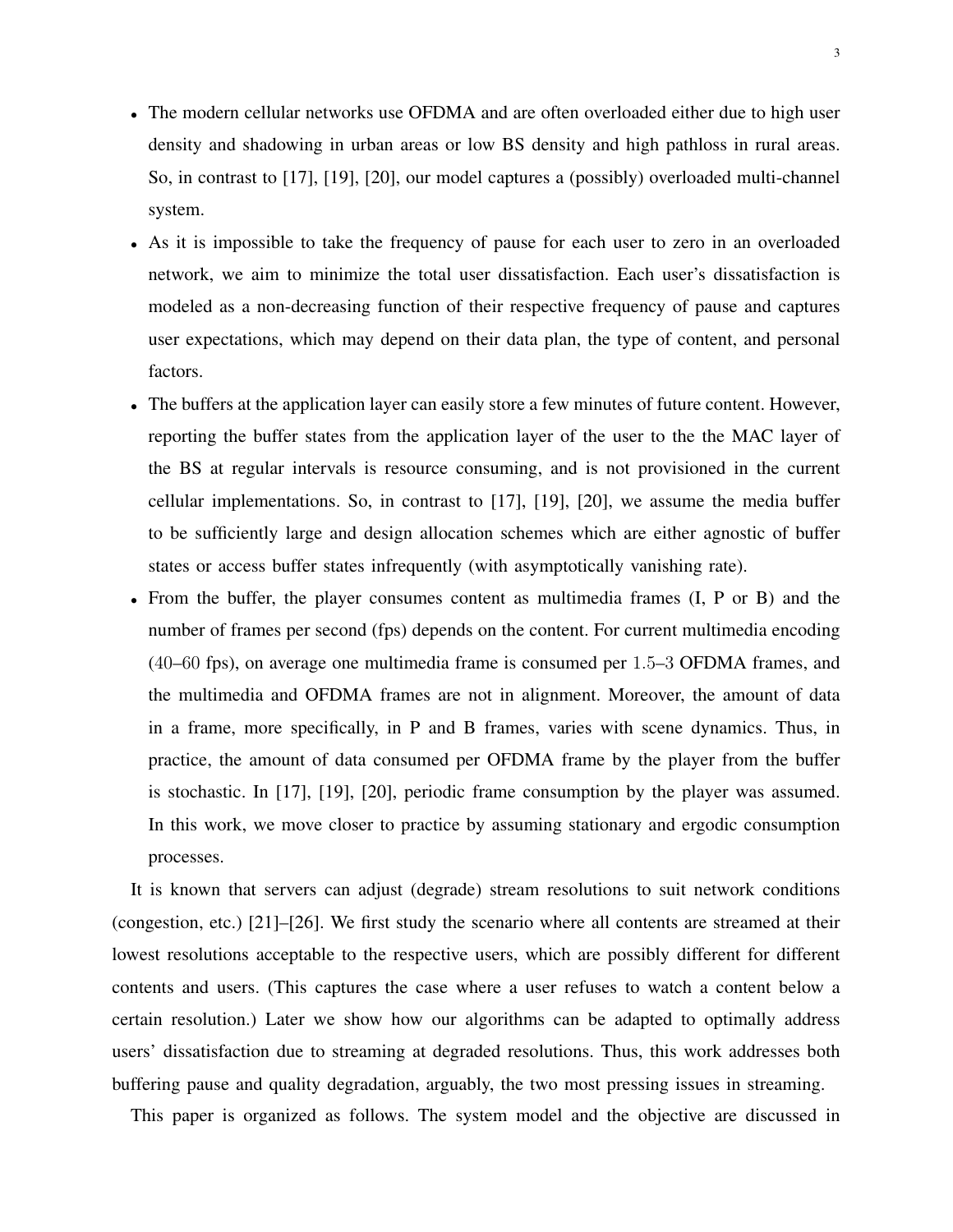Sec. [II.](#page-3-0) Resource allocation schemes, their performance guarantees and proof sketches of the main results are presented in Sec. [III](#page-7-0) and [IV,](#page-12-0) when stream parameters (statistics) are known and unknown, respectively. Further, in Sec. [IV-B,](#page-17-0) we also discuss the case where the base station does not have access to (even infrequent) feedback on the consumption process, but knows a prior on the parameters of the consumption's distribution statistics. Simulations strengthening the analytical results are reported in Sec. [V.](#page-19-0) Quality degradation is addressed in Sec. [VI](#page-21-0) followed by conclusion in Sec. [VII.](#page-22-5) For detailed proofs, please see the appendices at the end of this manuscript.

### II. SYSTEM MODEL AND OBJECTIVE

<span id="page-3-0"></span>We consider the time-slotted OFDMA downlink of a cellular base station (BS) with  $m$ channels. The BS is streaming multimedia content to  $n$  users over these  $m$  wireless fading channels. In time-slot  $s \in \{1, 2, ...\}$ , user  $i \in [n]$  can receive  $h_{i,j}(s)$  bits on channel  $j \in [m]$ . We use [v] to denote the positive integers  $\{1, 2, \ldots, v\}$ .

The BS decides the allocation of channels and time-slots to users in the beginning of an OFDMA frame, which consists of  $\mathcal E$  slots. To avoid confusion with media frames, in the rest of this paper, we refer to OFDMA frames as *epochs* and media frames as frames. Epochs are indexed by t, i.e., epoch t is composed of time-slots  $(t - 1)\mathcal{E} + 1 \leq s \leq t\mathcal{E}$ .

We define  $\mathbf{H}(t)$  to be an  $\mathbb{R}^n \times \mathbb{R}^m \times \mathbb{R}^{\mathcal{E}}$ -valued process with elements  $\{h_{i,j}(s) : i \in [n], j \in \mathcal{E}\}$  $[m], (t-1)\mathcal{E} + 1 \leq s \leq t\mathcal{E}$ . Here  $h_{i,j}(s)$  is the amount of data that the BS sends to user i on channel  $j$  in time-slot  $s$ . This depends on the fading state of the channel and the adaptive modulation and coding (AMC) techniques employed at the physical layer. As there are only finite number of modulation schemes available at the BS,  $h_{i,j}(s)$  takes values in a finite set.

The BS is infinitely backlogged, i.e., all of the content to be served to the users is waiting at the BS. Once the content has been served by the BS to a user, it is stored in the user's media player buffer, from which every epoch the media player either reads one *frame* or none. For each user i, the time of consumption of a frame is denoted by the stochastic process  $F_i(t) \in \{0, 1\}$ . Here  $F_i(t) = 1$  means that the media player at user i consumes one frame during epoch t. This process is stationary and ergodic with  $\mathbf{E}[F_i(t)] = p_i \in [0, 1]$ . Let  $D_i^f$  $i$  denote the amount of data (in bits) in frame  $f \in \{1, 2, ...\}$  of the content streamed to user *i*. For each *i*,  $\{D_i^f\}$  $i : f \geq 1$  is a stationary and ergodic process. So, the amount of data required by the media player of user  $i$ at epoch t is  $F_i(t)D_i^{\sum_{\tau=1}^t F_i(\tau)}$ , where  $D_i^{\sum_{\tau=1}^t F_i(\tau)} := D_i^f$  $i$ <sup>f</sup> for  $f = \sum_{\tau=1}^t F_i(\tau)$ .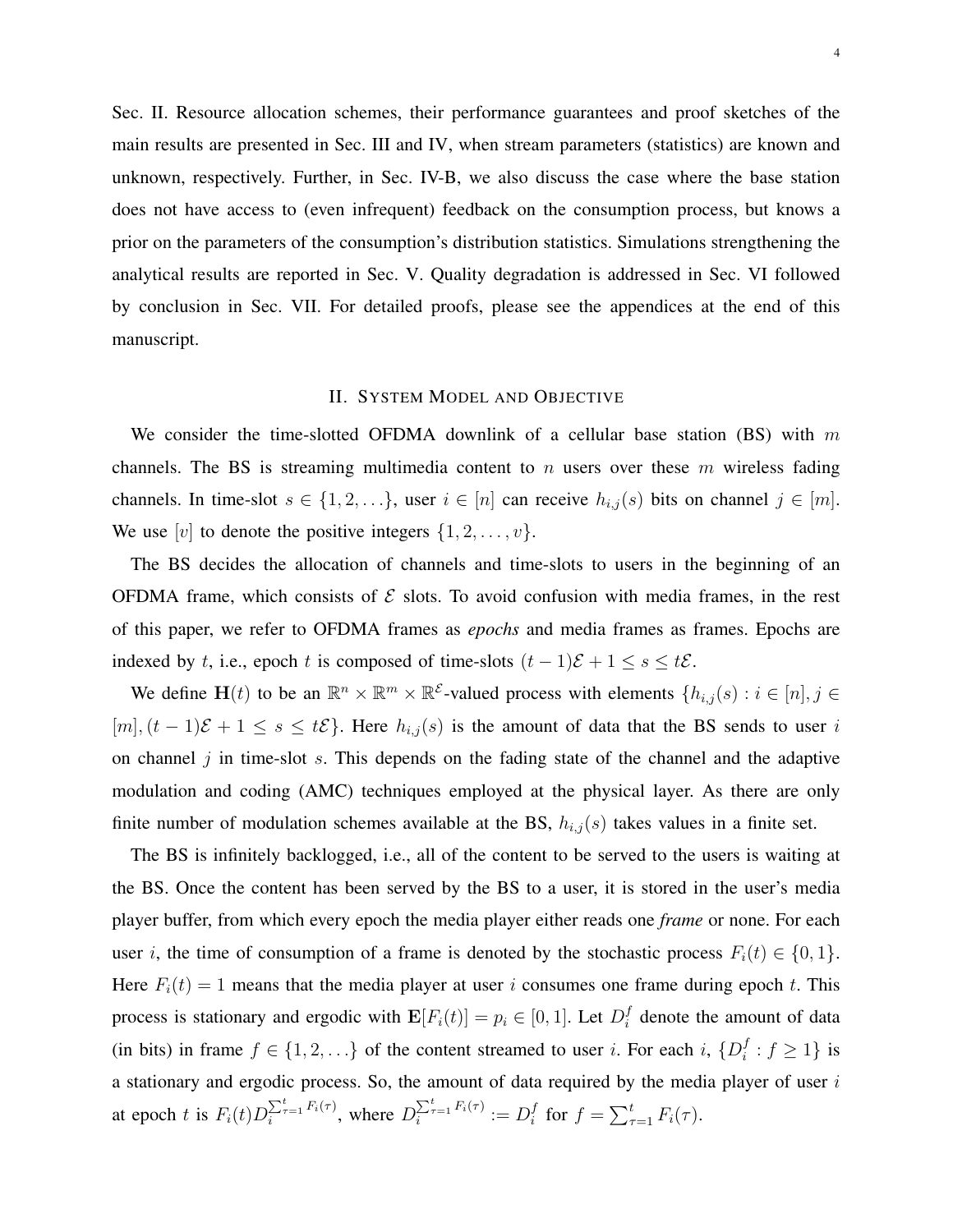Let  $Q_i(t)$  be the occupancy (in bits) of the media player buffer of user i at the end of epoch  $t-1$  and the amount of content (in bits) delivered to user i by the BS in epoch t be  $S_i(t)$ . As the media player consumes either one frame or none at each epoch, the evolution of the buffer at user  $i$  is given by

$$
Q_i(t+1) = Q_i(t) + S_i(t) - F_i(t)D_i^{\sum_{\tau=1}^t F_i(\tau)} \cdot \mathbf{1}(F_i(t)D_i^{\sum_{\tau=1}^t F_i(\tau)} \le Q_i(t) + S_i(t)).
$$

We say that the media player at user  $i$  has *paused* at time  $t$  if

$$
\mathbf{1}(F_i(t)D_i^{\sum_{\tau=1}^t F_i(\tau)} > Q_i(t) + S_i(t)),
$$

i.e., the media player attempted to play the  $\sum_{\tau=1}^{t} F_i(\tau)$ th frame, but there was not enough data in the buffer.

We define a resource allocation policy a to be a sequence of maps  $\{a^{(t)}\}$  such that at each t,  $\{S_i(t) : i \in [n]\} = a^{(t)} \left( \{Q_i(\tau) : i \in [n]\}, \mathbf{H}(\tau) : 1 \leq \tau \leq t \right)$ . Let A be the class of all ergodic policies under which the time average of the system vector  $\{Q_i(t), S_i(t) : i \in [n]\}$  has an almost sure limit in  $\mathbb{R}_+ \cup \{\infty\}$ . For any  $a \in \mathcal{A}$  we define the asymptotic *frequency of pause* for user i as

$$
\kappa_i^a = \lim_{T \to \infty} \frac{1}{T} \sum_{t=1}^T \mathbf{1}(F_i(t) D_i^{\sum_{\tau=1}^t F_i(\tau)} > Q_i^a(t) + S_i^a(t)) \text{ a.s.},
$$

where  $S_i^a(t)$  and  $Q_i^a(t)$  are the service and the buffer processes under policy  $a \in \mathcal{A}$ .

For each user *i* there is a cost function  $V_i : [0, 1] \to \mathbb{R}_+$  which captures the user's dissatisfaction as a function of its frequency of pause. The asymptotic cost for user i under policy  $a \in A$  is given by  $V_i(\kappa_i^a)$ . Thus, the total asymptotic cost of the *n*-user and *m*-channel system under policy a is  $V^{n,m}(a) = \sum_i V_i(\kappa_i^a)$ , where  $\kappa_i^a$  may possibly depend on the channel statistics.

As our primary objective is to minimize the total user dissatisfaction due to pause, we find an allocation  $a \in \mathcal{A}$  which minimizes the total asymptotic average cost:

$$
\arg\min_{a\in\mathcal{A}}V^{n,m}(a).
$$

In this paper, we use the notations  $O(\cdot)$ ,  $o(\cdot)$  and  $\Theta(\cdot)$  with their standard meaning [\[27\]](#page-23-8).

### <span id="page-4-0"></span>*A. Practically relevant cost function*

Standard resource allocation problems in wireless networks involve either a minimization of a convex function or a maximization of a concave function. A traditional choice of cost function along this line would turn the above problem into a convex problem and thus, would offer more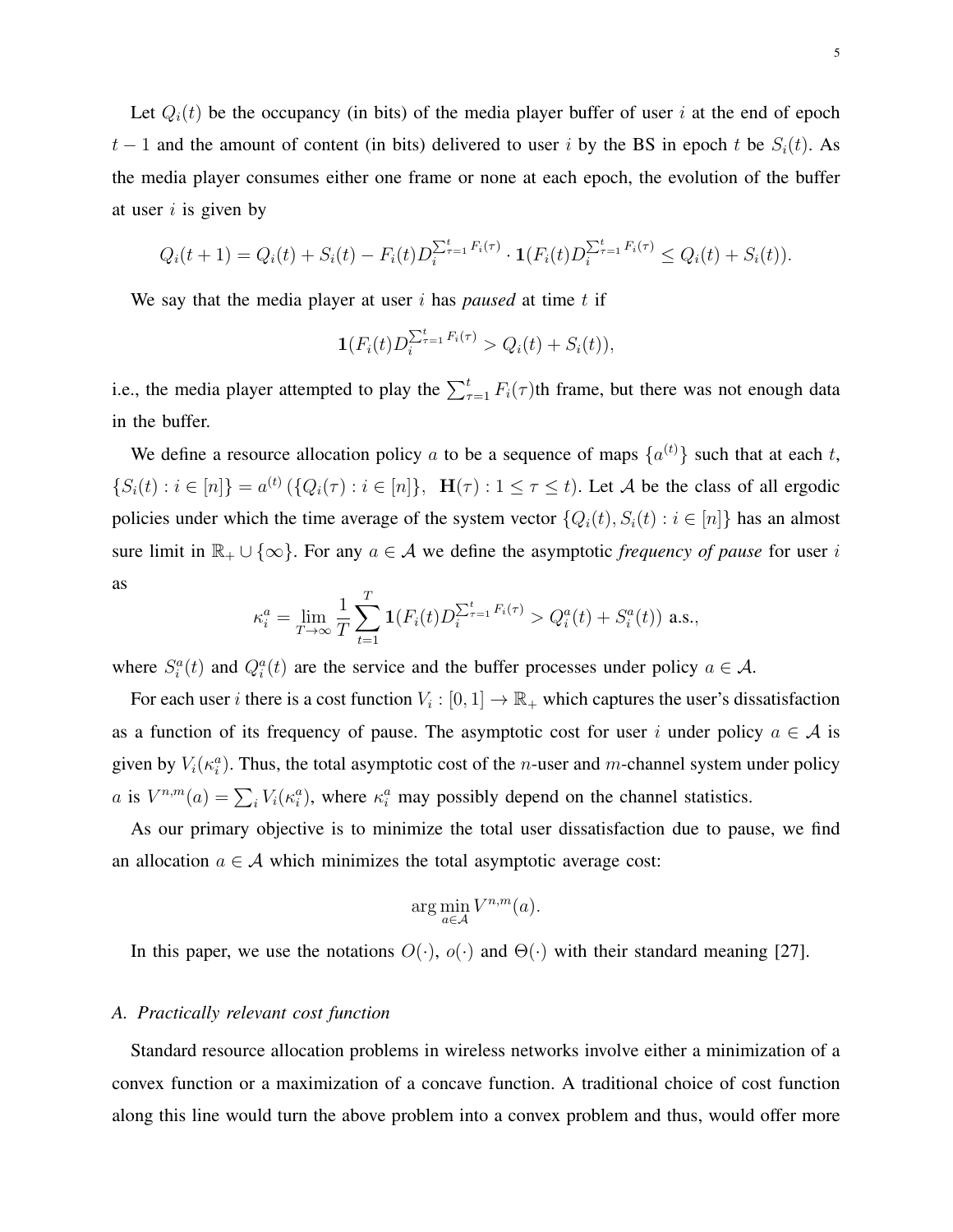tractability. Unfortunately, in this case, such a choice would be impractical. For choosing the right cost functions, let us relate to our own experience during multimedia streaming.

By definition,  $0 \leq \kappa_i \leq p_i$ , because frequency of pause cannot be more than the frame rate. To understand the nature of the functions, it is better to first look at the two extremes:  $\kappa_i = 0$  and  $\kappa_i = p_i$ . Naturally, we must have  $V_i(0) = 0$  and  $V_i(p_i) > 0$  for all i. It is also obvious that the cost functions  ${V_i}$  must be non-decreasing to capture increased dissatisfaction at an increased frequency of pause. Near  $\kappa_i = p_i$ , where almost every frame is paused, a slight decrease in  $\kappa_i$  would have almost no impact on user's dissatisfaction, which is at saturation. On the other hand, near  $\kappa_i = 0$ , where the streaming experience is smooth, a slight increase in the frequency of pause would annoy the user significantly. This implies that a natural choice for  ${V_i}$  are monotone increasing functions whose derivatives are non-increasing. Thus, the class of monotone increasing *concave* functions is the right choice for cost.

### *B. Assumptions*

So far, in describing the system model and the objective, we have made some generic assumptions on the dynamics of the media player buffer and the fading process. For analytical tractability and simplicity of exposition, we introduce some structural assumptions.

The following assumption is motivated by the observations made in Sec. [II-A](#page-4-0) and by analytical tractability.

**A1:** For each i,  $V_i$  is a non-decreasing differentiable concave function with  $V_i(0) = 0$ , the derivative at 0 bounded by G, and  $V_i(p_i) = V \cdot p_i$  for some positive constant V.

Following the existing literature on resource allocation [\[17\]](#page-23-2), [\[19\]](#page-23-4), [\[28\]](#page-23-9)–[\[30\]](#page-23-10), we assume that for any  $i \in [n], j \in [m]$  and t,  $h_{i,j}(s)$  are the same for all  $s \in \{(t-1)\mathcal{E}+1,\ldots t\mathcal{E}\}\)$  and are known to the BS at the beginning of epoch t. Also, as  $h_{i,j}(s)$  take finite values, without loss of generality, we normalize all data quantities, including frame size and  $h_{i,j}(s)$ , by the maximum possible value that  $h_{i,j}(s)$  can take.

**A2:** For  $i \in [n]$  and  $j \in [m]$ ,  $h_{i,j}(s)$  are the same for all  $s \in [(t-1)\mathcal{E}+1, t\mathcal{E}]$  and is denoted by  $h_{i,j}(t)$ . For each i and j,  $\{h_{i,j}(t) : t \in \mathbb{Z}_+\}$  are i.i.d. and  $\bar{h}_{i,j} := \mathbf{P}(h_{i,j}(t) = 1) \ge \bar{h}$  for some  $\bar{h} > 0$ . Also, for each t and i,  $\{h_{i,j}(t) : 1 \le j \le m\}$  are i.i.d.

This assumption is well justified for low mobility scenarios where an epoch (i.e., an OFDMA frame) is comparable to the channel coherence time. At higher mobility, the assumption is well justified if scheduling epoch is chosen to be an OFDMA sub-frame or a few OFDMA slots.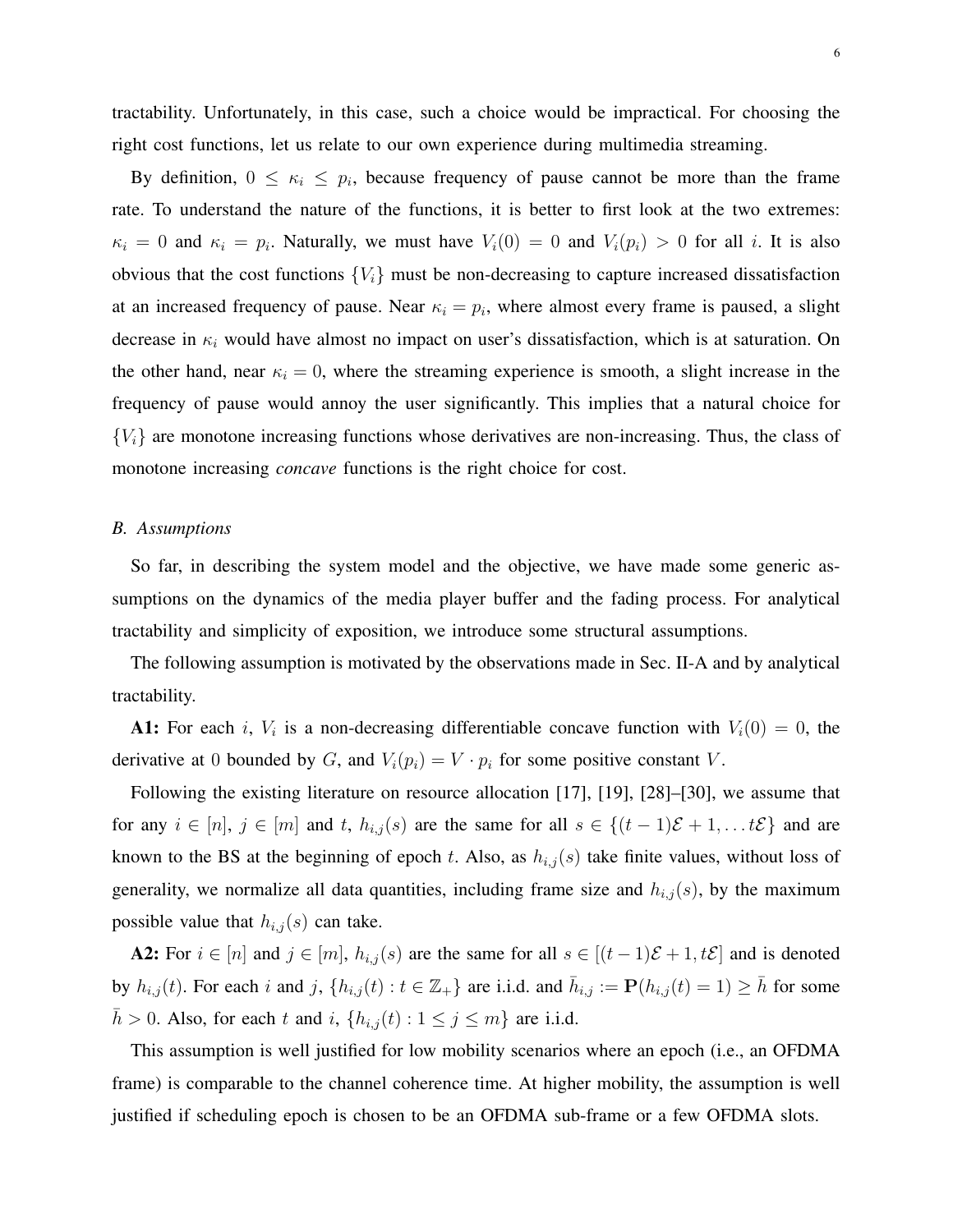All other analytical works so far assume that the frames are consumed periodically and are of the same size. As we discuss in Sec. [I,](#page-0-0) this is not the case in practice. We take a step closer to practice by presenting analytical guarantees for the following more general stochastic multimedia frame dynamics.

**A3:** For each i,  $F_i(t) \in \{0, 1\}$  is stationary and ergodic with  $P(F_i(t) = 1) = p_i$ , where  $p_i$  is of the form  $\frac{z_i}{Z}$  for all i. Here Z is an integer independent of the system size and  $z_i \in [Z]$  for all *i*. For some  $\mathbf{b} \in \mathbb{Z}_+$ ,  $D_i^f = \mathbf{b} \mathcal{E}$  for all *i* and *f*.

The GoP structure and the frame rates are encoded in the header of the stream at the application layer. The MAC scheduler at the BS does not have access to these end-to-end application layer parameters. These parameters are generally used by the media player for decoding and playing the stream. But based on certain metadata shared by the higher network layers or the user equipment, the BS may be able to estimate the frame rate and the GoP structure. In terms of the mathematical model in Sec. [II](#page-3-0) and the above assumptions, these parameters (statistics) are equivalent to  $\{p_i\}$ . We study resource allocation in both scenarios: the BS knows and does not know  $\{p_i\}$  a priori.

It is apparent that the cost-minimization problem posed here is quite different from traditional utility optimization problems in communication networks, which are generally solved via novel adaptations of convex algorithms, e.g., dual gradient descent (a.k.a. drift plus penalty method) [\[1\]](#page-22-0), heavy ball method [\[31\]](#page-23-11), alternating direction method of multipliers [\[31\]](#page-23-11). Our cost-minimization problem involves minimization of a differentiable concave cost, and hence is a non-convex problem. Moreover, the input variables of the cost functions are not data rates, rather frequencies of pause. It is not clear how to write the resource constraints directly in terms of frequencies of pause so that we can obtain a suitable static problem [\[1\]](#page-22-0). Hence, the widely used network optimization techniques cannot be applied here.

### <span id="page-6-0"></span>*C. A benchmark*

To analytically compare the performance of our proposed resource allocation policies, a benchmark is needed. The following theorem provides a universal benchmark for all ergodic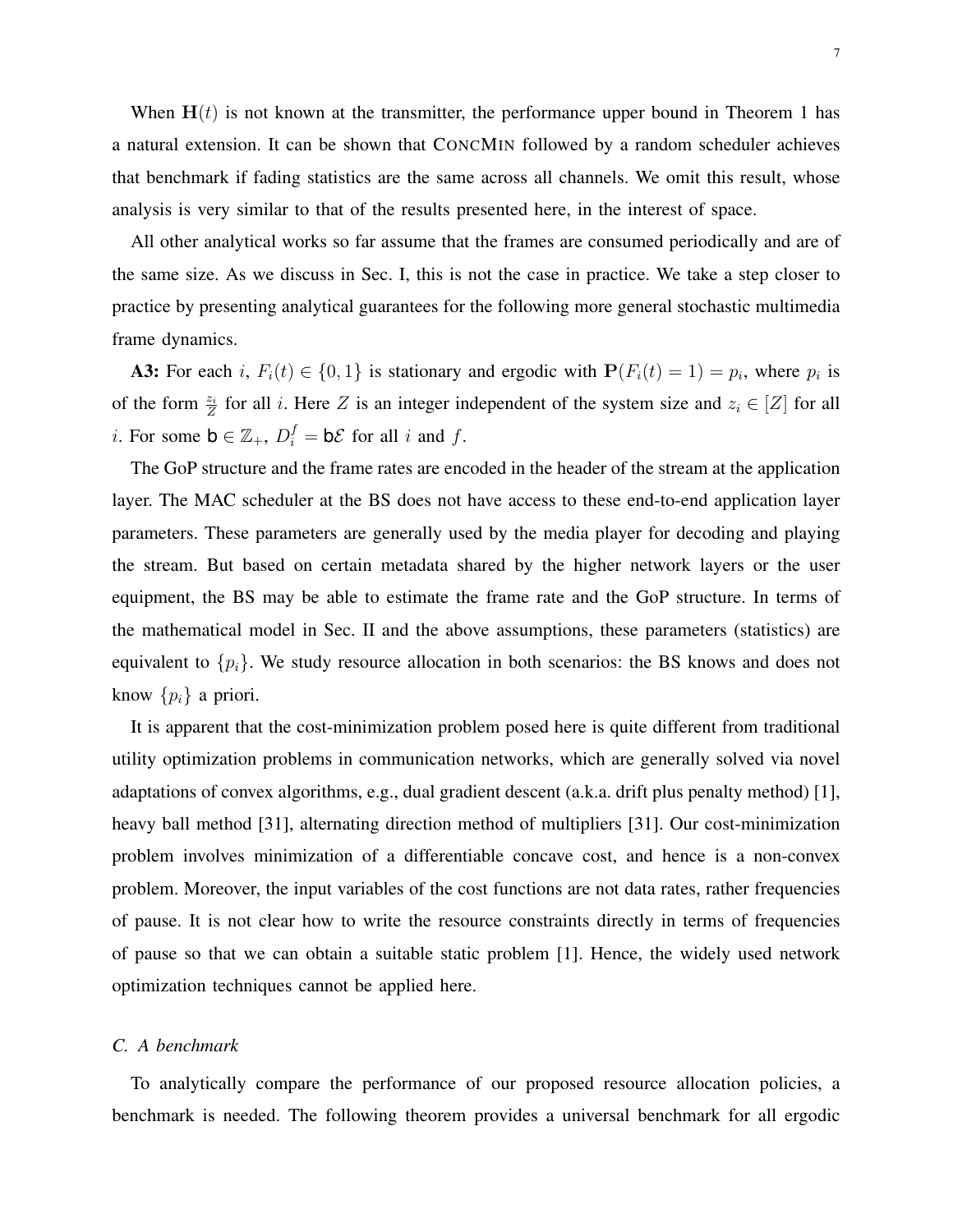allocation schemes.

<span id="page-7-1"></span>Theorem 1. *Under assumptions* A1-A3*, the cost of any ergodic policy is lower bounded by*

<span id="page-7-2"></span>
$$
\bar{V}^{(n,m)} = \min_{\{0 \le \alpha_i \le 1\}} \sum_{i=1}^n V_i(\max(p_i - \alpha_i, 0)) \text{ s.t. } \sum_i \alpha_i \le \frac{m}{b}.
$$
 (1)

This bound is applicable for any  $\bar{h} > 0$  in assumption A2, and thus is independent of the fading statistics. Later, we show comparison of the cost under our proposed policy with this lower bound. The above theorem follows from the following lemma.

<span id="page-7-3"></span>**Lemma 1.** *Under assumptions*  $A1-A3$ *, for any ergodic policy*  $a \in A$ *, if the ergodic service rate to user i is*  $\bar{s}^a_i := \lim_{\tau \to \infty} \frac{1}{\tau}$  $\frac{1}{\tau} \sum_{t=1}^{\tau} S_i^a(t)$ , then  $\kappa_i^a = \max(p_i - \frac{\bar{s}_i^a}{b^c}, 0)$ .

This expression for  $\kappa_i^a$  is obtained by establishing a simple relation between the probability of buffering pause and the expected change in the buffer state at epoch  $t$ . We can see that setting  $\frac{\bar{s}_{i}^{a}}{bc} = \alpha_{i}^{*}$  achieves the lower bound in Thm. [1,](#page-7-1) where  $\{\alpha_{i}^{*}\}\$  are the optimal solutions of [\(1\)](#page-7-2). This bound might be achievable in the absence of fading or when the system is underloaded. However, for an overloaded system, i.e., when  $\sum_i p_i > \frac{m}{b}$  $\frac{m}{b}$ , especially in the presence of fading, it is not possible to achieve  $\frac{\bar{s}_i^a}{\bar{b}\mathcal{E}} = \alpha_i^*$  for all i simultaneously, since this would otherwise require that  $\sum_i$  $\frac{\bar{s}_i^a}{\mathsf{b}\mathcal{E}} = \frac{m}{\mathsf{b}}$  $\frac{m}{b}$ , i.e., the total ergodic service rate should not be impacted by fading at all. Hence, for fading channels, a gap with the benchmark is expected.

## III. KNOWN  $\{p_i\}$ : NON-CONVEXITY AND JOINT ADMISSION-ALLOCATION

<span id="page-7-0"></span>We start with the case when  $\{p_i\}$  are known at the BS a priori, since it is the simpler case which helps to separate the complexity in cost minimization from the additional challenges due to the lack of knowledge of  $\{p_i\}$ .

As discussed in Sec. [II,](#page-3-0) the lack of a convex structure does not allow us to use the traditional network optimization techniques [\[1\]](#page-22-0). We take an indirect approach which harnesses a combinatorial structure inside the continuous non-convex problem and gives an optimal joint admission control and channel allocation scheme.

Our approach is motivated by the following simple observation based on Thm. [1](#page-7-1) and Lem. [1.](#page-7-3) If we can find  $\{\alpha_i^*\}$  that solves the optimization problem [\(1\)](#page-7-2) and can obtain an allocation scheme  $\bar{a}$  such that  $\frac{s_i^{\bar{a}}}{b\mathcal{E}} = \alpha_i^*$ , then  $\bar{a}$  is an optimum resource allocation scheme. Towards this, we develop a polynomial time algorithm CONCMIN which solves [\(1\)](#page-7-2) (Sec. [III-A\)](#page-8-0) and design a polynomial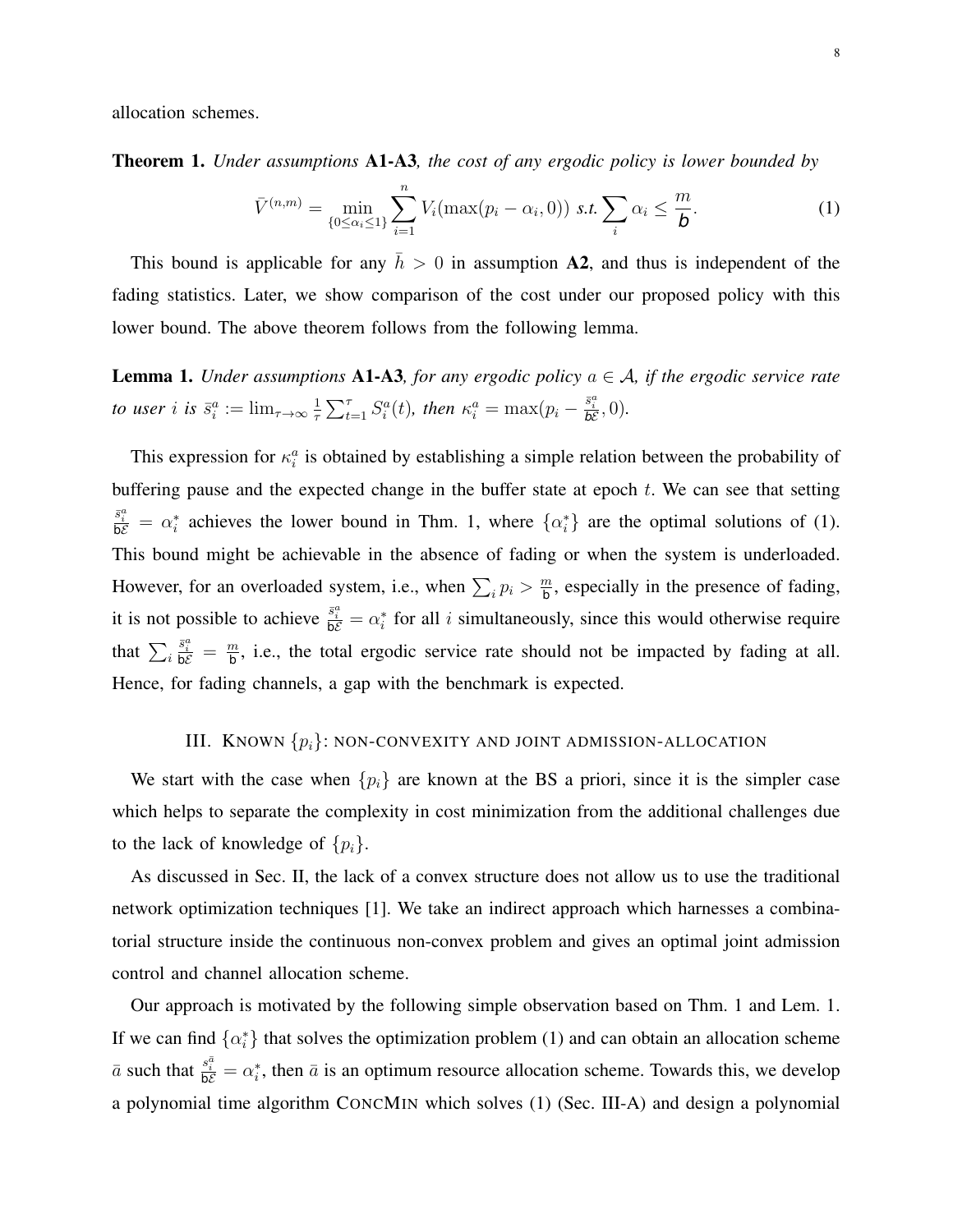time channel allocation algorithm ALLOCATECHANNELS under which  $\alpha_i^* - \frac{s_i^{\bar{a}}}{b\mathcal{E}} \leq \theta^{-m}$  for  $\theta > 1$ (Sec. [III-B\)](#page-10-0).

### <span id="page-8-0"></span>*A.* CONCMIN *for solving* [\(1\)](#page-7-2)

CONCMIN (Alg. [1\)](#page-9-0) is proposed to solve the optimization problem in Thm. [1.](#page-7-1) In the case of an under-loaded (resource rich) network, i.e.,  $\sum_{i \in [n]} p_i \leq \frac{m}{b}$  $\frac{m}{b}$ ,  $\alpha_i = p_i$  for all *i* is the obvious optimal solution (Step [1\)](#page-9-1). The main challenge lies in the overloaded or resource constrained network, i.e.,  $\sum_{i \in [n]} p_i > \frac{m}{\mathsf{b}}$  $\frac{m}{b}$ . In this case, CONCMIN searches over a collection of extreme points of the constraint set and picks one with the minimum cost. Here the extreme points are the set of tuples  $\{\alpha_i : i \in [n]\}$  such that for some  $S \subset [n]$  and  $|S| = n - 1$ ,  $\alpha_i \in \{0, p_i\}$  for all  $i \in S$ . This search is carried out in Steps [4](#page-9-2)[-24.](#page-9-3)

To find the best extreme point, for each  $k \in [n]$ , CONCMIN searches for the subset  $\mathcal{S}_k^* \subset [n] \setminus k$ and the best  $\alpha_k \in (0, p_k)$  so that if  $\alpha_i = p_i$  for  $i \in S_k^*$  and  $\alpha_i = 0$  for  $i \notin S_k^* \cup \{k\}$ , then the cost is minimized (for loop in Step [4\)](#page-9-2). Finally, it picks the best k and the corresponding  $S_k^*$  by comparing cost of  $\{\mathcal{S}_k^* : k \in [n]\}$  (Steps [23](#page-9-4)[-24\)](#page-9-3).

The search for  $S_k^*$  is a combinatorial subset selection problem. CONCMIN finds  $L_k$  which maximizes  $\sum_{i \in S \setminus k} p_i$  and  $R_k$  which minimizes  $\sum_{i \in S \setminus k} p_i$  subject to  $\sum_{i \in S \setminus k} p_i > 1 - p_k$ . The one with lower cost among them is picked as  $S_k^*$ . Finding  $L_k$  is related to the well known subset sum problem (Step [5\)](#page-9-5) [\[32\]](#page-23-12). It turns out that the problem of finding  $R_k$  can be written in an alternate form, which is also a subset sum problem with different parameters (Step [8\)](#page-9-6).

We use the SUBSETSUM routine to solve the subset sum problem. SUBSETSUM $(W, c)$ , for some  $W \subseteq [n]$ , returns the set  $S \subseteq W$  so that  $\sum_{i \in S} p_i$  is maximized subject to  $\sum_{i \in S} p_i \le c$ . For SUBSETSUM the standard dynamic programming based algorithm [\[32\]](#page-23-12) can be used. Though that algorithm does not solve any general subset sum problem in polynomial time, in our case it does. This is because, for our problem, across all instances the sack sizes are at most  $Z \cdot \max(m, n)$ . Further, as subset sum is a special case of the knapsack problem and the weights  $\{p_i\} \subset \{\frac{z}{Z}:\}$  $z \in [Z]$  for  $Z = O(1)$ , there exists an accurate algorithm with  $O(n)$  complexity [\[32\]](#page-23-12).

We have the following guarantee on the computational complexity and the correctness of CONCMIN.

<span id="page-8-1"></span>Theorem 2. *In* O(n 2 ) *steps* CONCMIN *obtains an optimal solution for the optimization problem in Thm. 1, i.e.,*  $\bar{\alpha}_i = \alpha_i^*$  *for all*  $i \in [n]$ *.*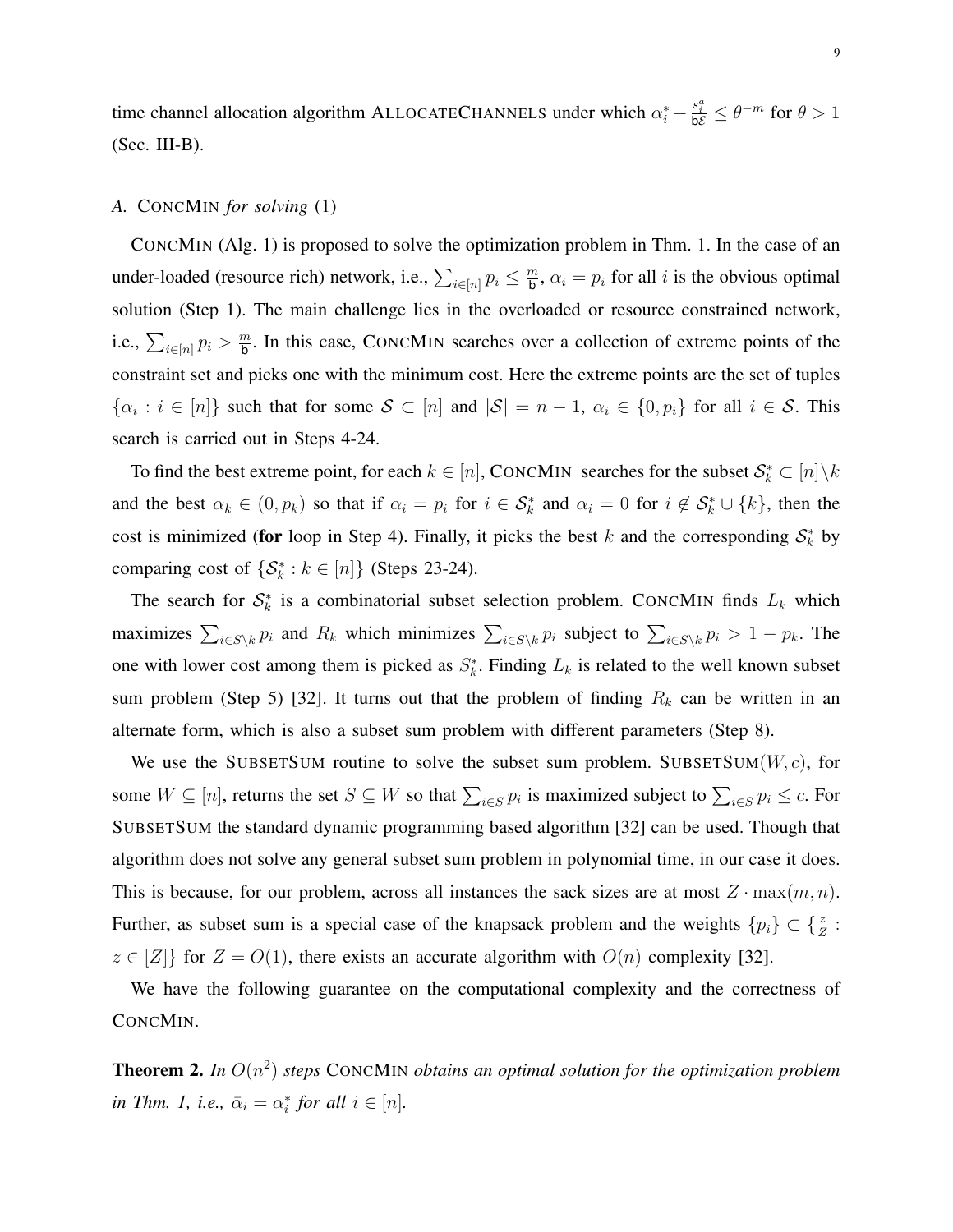Algorithm 1 CONCMIN

<span id="page-9-5"></span><span id="page-9-2"></span><span id="page-9-1"></span><span id="page-9-0"></span>**Input:**  $\{V_i\}, \{p_i\}, c = \frac{m}{b}$ b **Output:**  $\{\bar{\alpha}_i\}$ 1: if  $\sum_{i\in[n]}p_i\leq c$  then 2:  $\bar{\alpha}_i \leftarrow p_i$  for all  $i \in [n]$ 3: else 4: for all  $k \in [n]$  do 5:  $L_k \leftarrow \text{SUBSECTION}([n] \setminus k, c)$ 6:  $L \leftarrow V$ .  $\sqrt{ }$  $\sum$  $\sum_{i\in [n]\setminus k} p_i - \sum_{i\in L_i}$  $i \in L_k$ 7: {L is cost if  $\alpha_i = p_i$  for  $i \in L_k$ } 8:  $R_k \leftarrow \text{SUBSETSUM}([n] \setminus k, \sum_{i \in [n]} p_i - c)$ 9:  $R \leftarrow V$ .  $\sqrt{ }$  $\sum$  $i \in R_k$  $p_i$  $\setminus$  $+$   $V_k$ ( $\sum$ 10: {R is cost if  $\alpha_i = 0$  for  $i \in$ 11: if  $L < R$  then  $12:$  $i<sup>k</sup> \leftarrow p_i$  for all  $i \in L_k$ 

 $p_i$  $\setminus$ 

 $\sum_{i\in[n]} p_i - \sum_{i\in R_i}$ 

<span id="page-9-6"></span> $+ V_k(p_k + \sum$ 

 $\sum_{i\in R_k} p_i - c$ 

 $\sum_{i\in L_k} p_i - c$ 

13: 
$$
\alpha_k^k \leftarrow c - \sum_{i \in L_k} p_i
$$

14: 
$$
\alpha_i^k \leftarrow 0 \text{ for all } i \notin L_k \cup \{k\}
$$

$$
15: \t J_k \leftarrow L
$$

16: else

<span id="page-9-4"></span><span id="page-9-3"></span>17: 
$$
\alpha_i^k \leftarrow 0 \text{ for all } i \in R_k
$$
\n18: 
$$
\alpha_k^k \leftarrow c - \sum_{i \in [n] \setminus k} p_i + \sum_{i \in R_k} p_i
$$
\n19: 
$$
\alpha_i^k \leftarrow p_i \text{ for all } i \notin R_k \cup \{k\}
$$
\n20: 
$$
J_k \leftarrow R
$$
\n21: **end if**\n22: **end if**\n23: 
$$
k^* \leftarrow \arg \min_k J_k
$$
\n24: 
$$
\bar{\alpha}_i \leftarrow \alpha_i^{k^*} \text{ for all } i \in [n]
$$
\n25: **end if**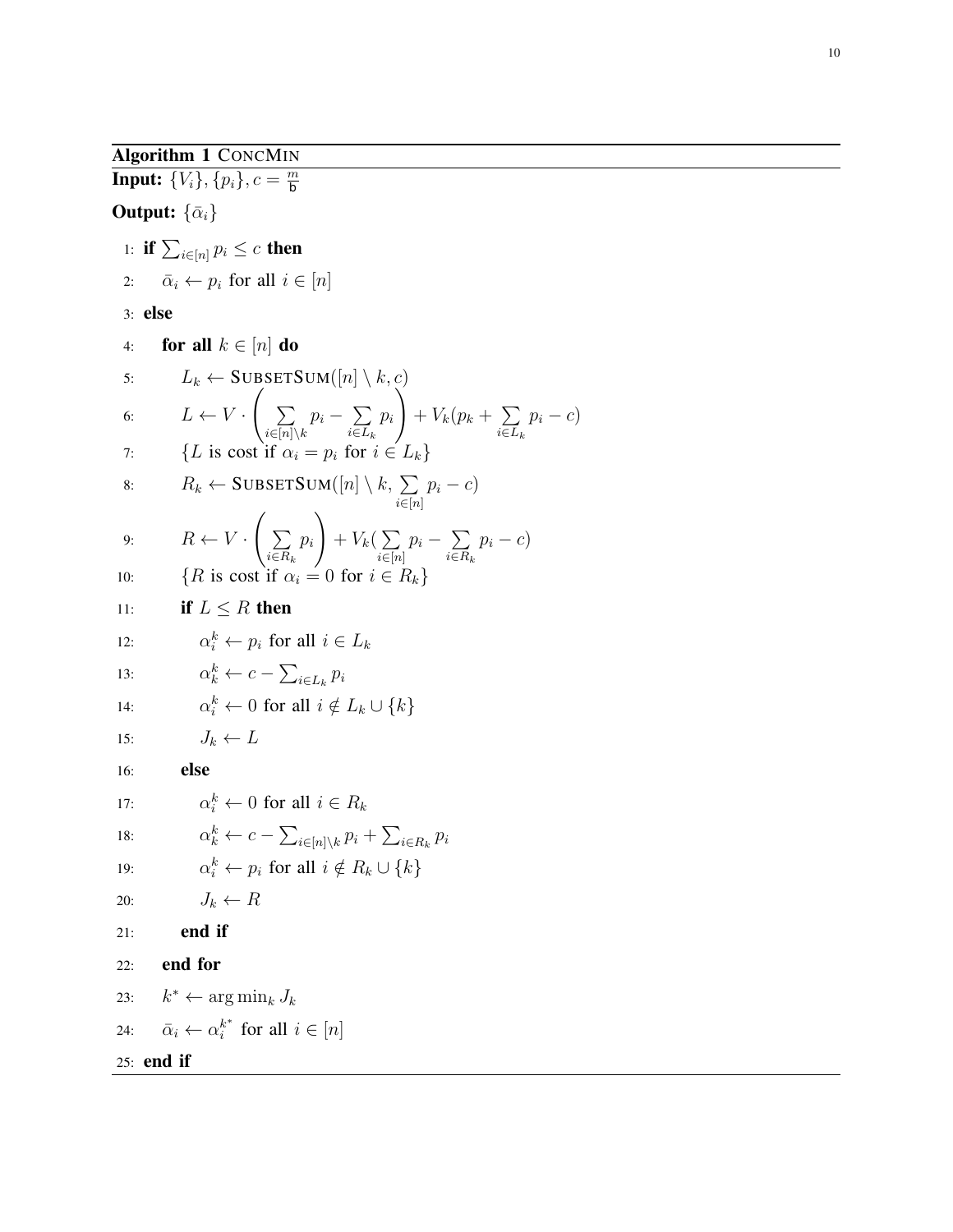Interestingly, the optimization problem in Thm. [1](#page-7-1) involves continuous variables with no apparent integer or combinatorial constraints. However, the particular non-convex structure of the problem leads to an optimal combinatorial algorithm.

For simplicity of presentation we restrict to  $b = 1$  in the following, though all the results directly extend to  $b \geq 1$ .

### <span id="page-10-0"></span>*B. Near-optimal channel allocation*

Our near-optimal channel allocation scheme ALLOCATECHANNELS is preceded by a subroutine SELECTUSERS which generates a list of  $m$  random users. It is ensured that the list does not have a user repeated more than twice. Otherwise, the system would fail to harness the diversity in the fading processes experienced by different users. It is also ensured that each user i is picked with probability  $\alpha_i^*$ . SELECTUSERS proceeds as follows.

We maintain a unit length interval for each of the  $m$  "slots" we are going to fill with users. Fill in all the unit length intervals in sequence, starting with  $\alpha_1$  for user 1, all the way up to  $\alpha_n$ for user n. If any  $\alpha_i$  overflows the interval of a particular slot, fill in the remainder of that  $\alpha_i$ in the next slot. This procedure is pictorially represented in Fig. [1.](#page-11-0) In an overloaded network, we have  $\sum_i \alpha_i^* = m$ , which allows us to fill in all the slots perfectly. On the other hand, in an underloaded network, we have  $\alpha_i^* = p_i$  for all i with  $\sum_i \alpha_i^* \leq m$ , and we can leave the last few slots of SELECTUSERS vacant. For each slot, we pick user  $i$  with probability equal to the amount filled in by  $\alpha_i^*$  for that slot. It is easy to see that the expected number of slots allotted by SELECTUSERS to user i is  $\alpha_i^*$ , and the maximum number of slots allotted to any user is 2.

Once we have a list of  $m$  users, we create a bipartite graph between these users and the m channels, with an edge if and only if the channel rate  $h_{i,j}(t) = 1$  for user i and channel  $j$ . ALLOCATECHANNELS constructs this bipartite graph, finds a maximum matching, and then allocates the matched channels to the users. A maximum bipartite matching can be found using existing algorithms [\[27\]](#page-23-8), [\[33\]](#page-23-13). As no user is repeated more than twice in the list  $(s_1, \ldots, s_m)$ , a perfect matching is found with very high probability due to the diversity in the fading processes across different users.

ALLOCATECHANNELS allocates a channel to a user only if it is the best, i.e., it allocates channels to users only if  $h_{i,j}(t) = 1$ . Despite the conservative allocation, it is able to exploit the diversity across channel-user pairs to allocate resources in an almost optimal fashion, as stated formally in the following theorem.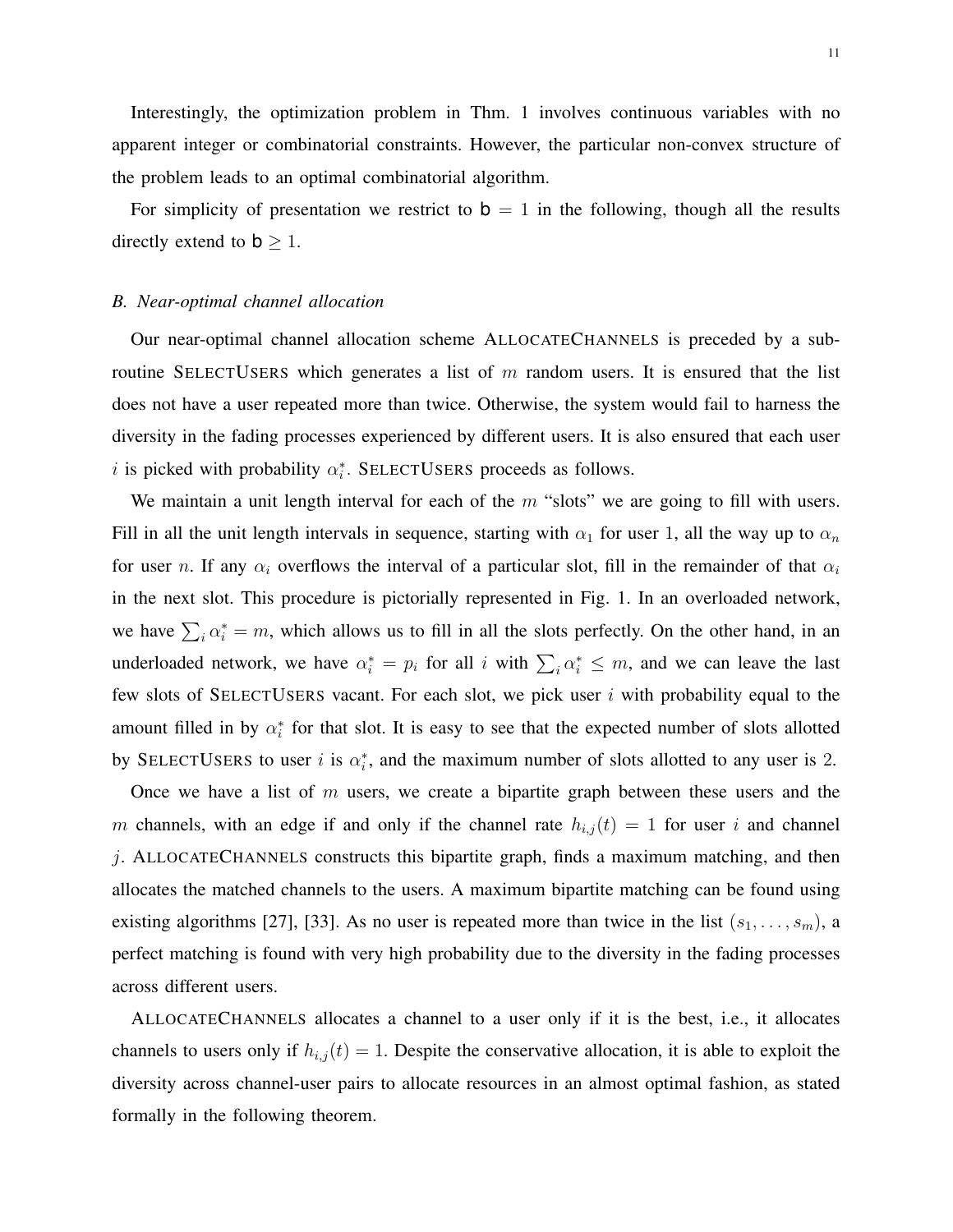

Fig. 1. Selecting a set of m users.

<span id="page-11-1"></span>Theorem 3. *Under assumptions* A1-A3*, for sufficiently large* m*,* ALLOCATECHANNELS *has a cost* V n,m(ALLOCATECHANNELS) *that satisfies*

<span id="page-11-0"></span>
$$
V^{n,m}(\text{ALLOCATECHANNELS}) - \bar{V}^{n,m} \le \gamma^{-m},
$$

*for some constant*  $\gamma > 1$ *, for any n. The per epoch computational complexity of running* ALLOCATECHANNELS is  $O(mn + m^{2.5})$ .

The probability that a user does not receive the highest AMC rate on any of the  $m$  channels is lower bounded by  $(1 - \bar{h})^m$ , for  $0 < \bar{h} < 1$ . Hence, for  $0 < \bar{h} < 1$ , an  $\Omega((1 - \bar{h})^m)$  loss in peruser throughput compared to the no fading case is unavoidable. The benchmark in Theorem [1](#page-7-1) is a universal lower bound, applicable even to the case  $\bar{h} = 1$ . Thus, for  $\bar{h} < 1$ , there will be a gap between the benchmark and the cost incurred by any policy, including the optimal policy. ALLOCATECHANNELS guarantees that this gap decays exponentially with the number of channels, which is no slower than the decay of per-user throughput loss, and hence, seems to be order optimal.

The main part of the proof of this theorem requires us to show that a user for which CONCMIN allocates  $\alpha_i^* > 0$  is served at any time t with probability at least  $\alpha_i^* - \theta^{-m}$  for some  $\theta > 1$ . For this, we extend [\[30,](#page-23-10) Lem. 1] to the case where a user's channel states are correlated with other  $O(1)$  users. Rest follows using Lem. [1](#page-7-3) in Sec. [II-C.](#page-6-0)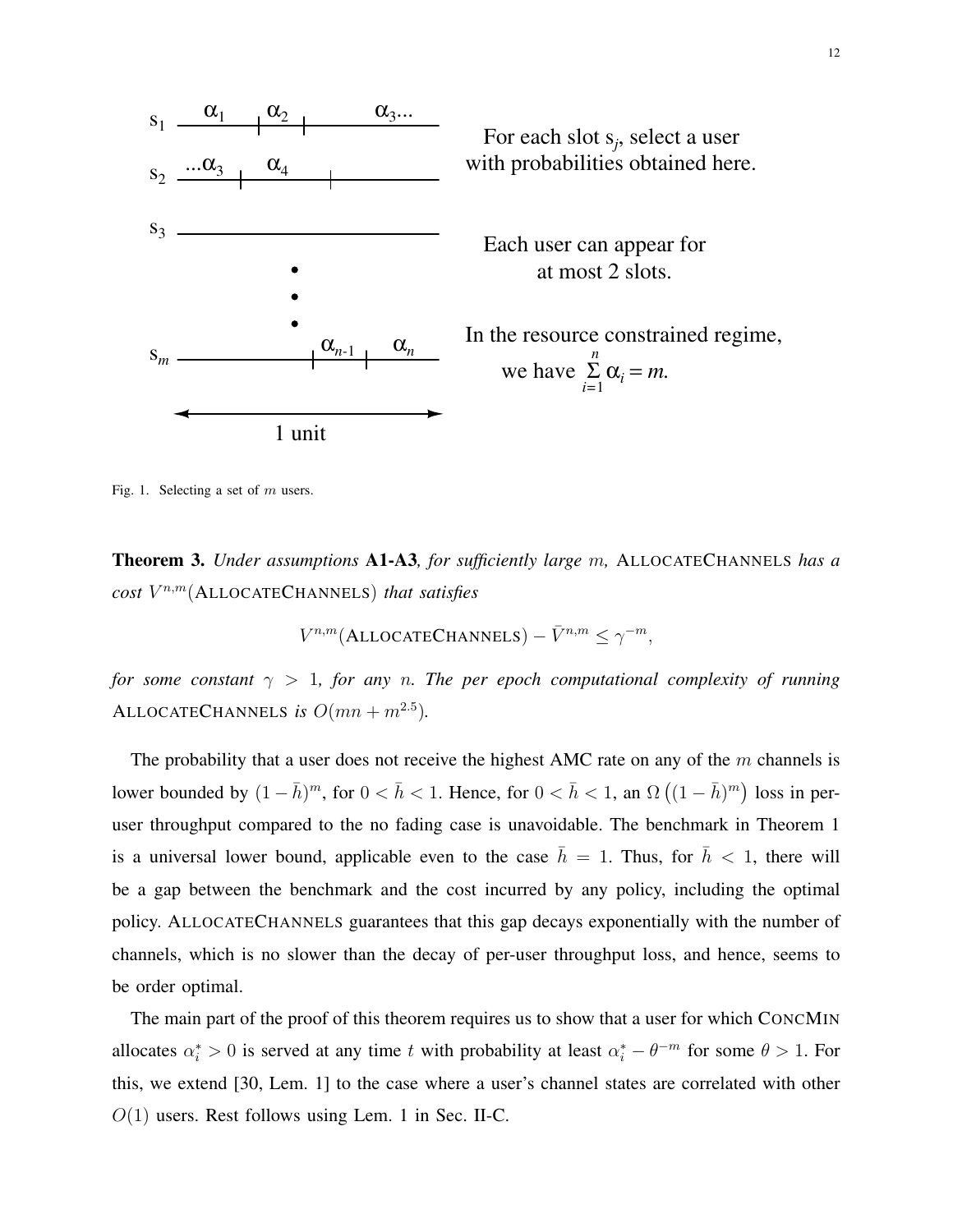### Algorithm 2 SELECTUSERS

Input:  $\{\alpha_i\}_{i=1}^n$ 

**Output:** List of m (possibly repeated) users  $(s_1, \ldots, s_m)$ 

1: 
$$
u \leftarrow 1
$$
  
\n2: **for**  $j := 1$  **to**  $m$  **do**  
\n3:  $Q \leftarrow \emptyset$   
\n4: **while**  $\left( \sum_{\beta: (\nu, \beta) \in Q} \beta \right) < 1$  **do**  
\n5: **if**  $\alpha_u \le 1 - \left( \sum_{\beta: (\nu, \beta) \in Q} \beta \right)$  **then**  
\n6:  $Q \leftarrow Q \cup \{(u, \alpha_u)\}$   
\n7:  $u \leftarrow u + 1$   
\n8: **else**  
\n9:  $Q \leftarrow Q \cup \{(u, 1 - \sum_{\beta: (\nu, \beta) \in Q} \beta)\}$   
\n10:  $\alpha_u \leftarrow \alpha_u - (1 - \sum_{\beta: (\nu, \beta) \in Q} \beta)$   
\n11: **end if**  
\n12: **end while**  
\n13:  $\# \text{Now select } \nu \text{ with probability } \beta$   
\n14: **Pick**  $Y_{\nu} \sim \exp(\beta)$  for all  $(\nu, \beta) \in Q$  independently  
\n15:  $s_j \leftarrow \arg \max_{\nu: (\nu, \beta) \in Q} Y_{\nu}$   
\n16: **end for**

Remark 1. *The proposed algorithm and its performance guarantees are agnostic of the particular AMC technique. For any given AMC technique, the proposed (almost) minimizes the total cost due to buffering pauses for that AMC technique.*

## IV. UNKNOWN  $\{p_i\}$

<span id="page-12-0"></span>As discussed in Sec. [II,](#page-3-0)  $\{p_i\}$  are application layer parameters and hence, not always known to the MAC scheduler of the BS a priori. Moreover, two videos with the same quality (i.e., HD, 4k) can have different  $\{p_i\}$  depending on their dynamism, e.g., sports versus news. Hence, even the application layer may not know accurate values of  $\{p_i\}$  a priori. To the best of our knowledge, none of the prior analytical works on streaming has addressed this issue.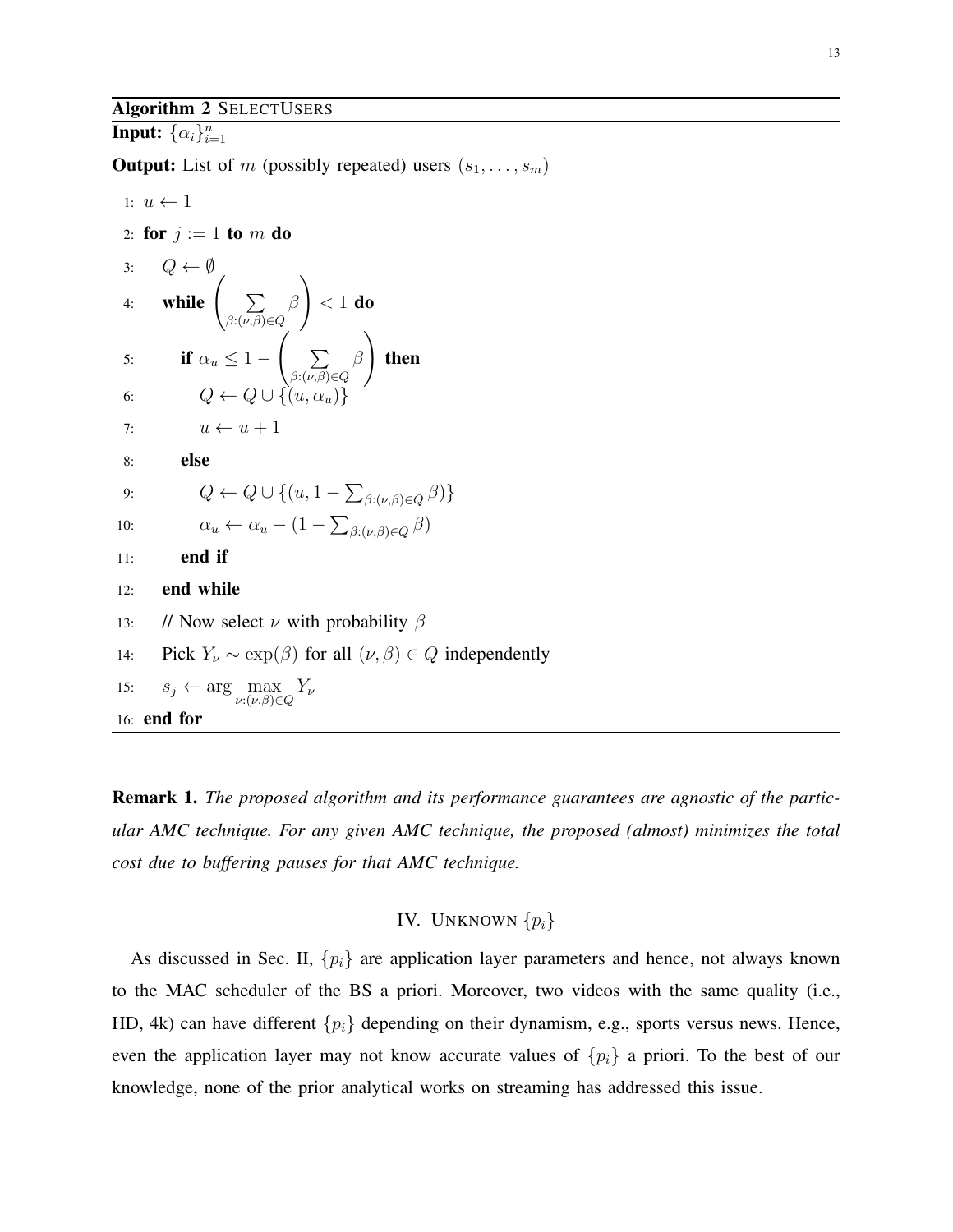<span id="page-13-1"></span>**Pre-computation at time** 0: obtain  $\{\alpha_i^*\}$  from CONCMIN

- 1: For each epoch t:
- 2: Get channel state information  $\{h_{i,j}\}$  for all  $i \in [n]$  and  $j \in [m]$
- 3:  $(s_1, \ldots, s_m) \leftarrow$  SELECTUSERS $(\{\alpha_i^*\})$
- 4: Construct a bipartite graph between the selected users  $\{s_u\}_{u=1}^m$  and channels  $[m]$  as follows: there is an edge between  $s_u$  and j iff  $h_{s_u,j} = 1$
- 5: Find the subset of edges M which forms a maximum matching of the bipartite graph
- 6: For each  $(s, j) \in M$ , allocate channel j to user s

In practice, all multimedia sessions are of finite duration. Hence, it is also important that the allocation scheme performs well not only in terms of the asymptotic average cost, but also in terms of average cost over any reasonable time window. Further, as discussed before, any implementable allocation scheme at the BS can at best have an infrequent feedback regarding users' media player buffers.

Under a policy  $a \in \mathcal{A}$ , let  $\kappa_i^a(T)$  be the empirical frequency of pauses over T epochs. Ideally, we should have a policy a with low  $\sum_{i\in[n]} V_i(\kappa_i^a)$  and low  $\sum_{i\in[n]} V_i(\kappa_i^a(T))$  for all T. More precisely, if  $A$  is the class of ergodic policies which minimize asymptotic average cost, ideally, we would like to have the policy  $a^* \in \overline{A}$ , if it exists, such that for all sufficiently large T and any  $\bar{a} \in \bar{\mathcal{A}}$ ,

<span id="page-13-0"></span>
$$
\sum_{i \in [n]} \mathbf{E}\left[V_i(\kappa_i^{a^*}(T))\right] \le \sum_{i \in [n]} \mathbf{E}\left[V_i(\kappa_i^{\bar{a}}(T))\right].\tag{2}
$$

Note that for all sufficiently large T,  $\bar{V}^{n,m}$  is still a benchmark for  $\sum_{i\in[n]} \mathbf{E}[V_i(\kappa_i^a(T))]$ . Hence, [\(2\)](#page-13-0) is equivalent to finding  $\bar{a} \in \bar{\mathcal{A}}$  for which

$$
v(\bar{a},T) := \sum_{i \in [n]} \mathbf{E}\left[V_i(\kappa_i^{\bar{a}}(T))\right] - \bar{V}^{n,m}
$$

is minimum for all sufficiently large T. Clearly, for any  $\bar{a} \in \bar{\mathcal{A}}$  as  $T \to \infty$ ,  $v(\bar{a}, T) \to 0$ . As the above multi-objective problem is intractable, we look for a policy under which  $v(\bar{a}, T)$  rapidly goes to 0 as  $T \to \infty$ .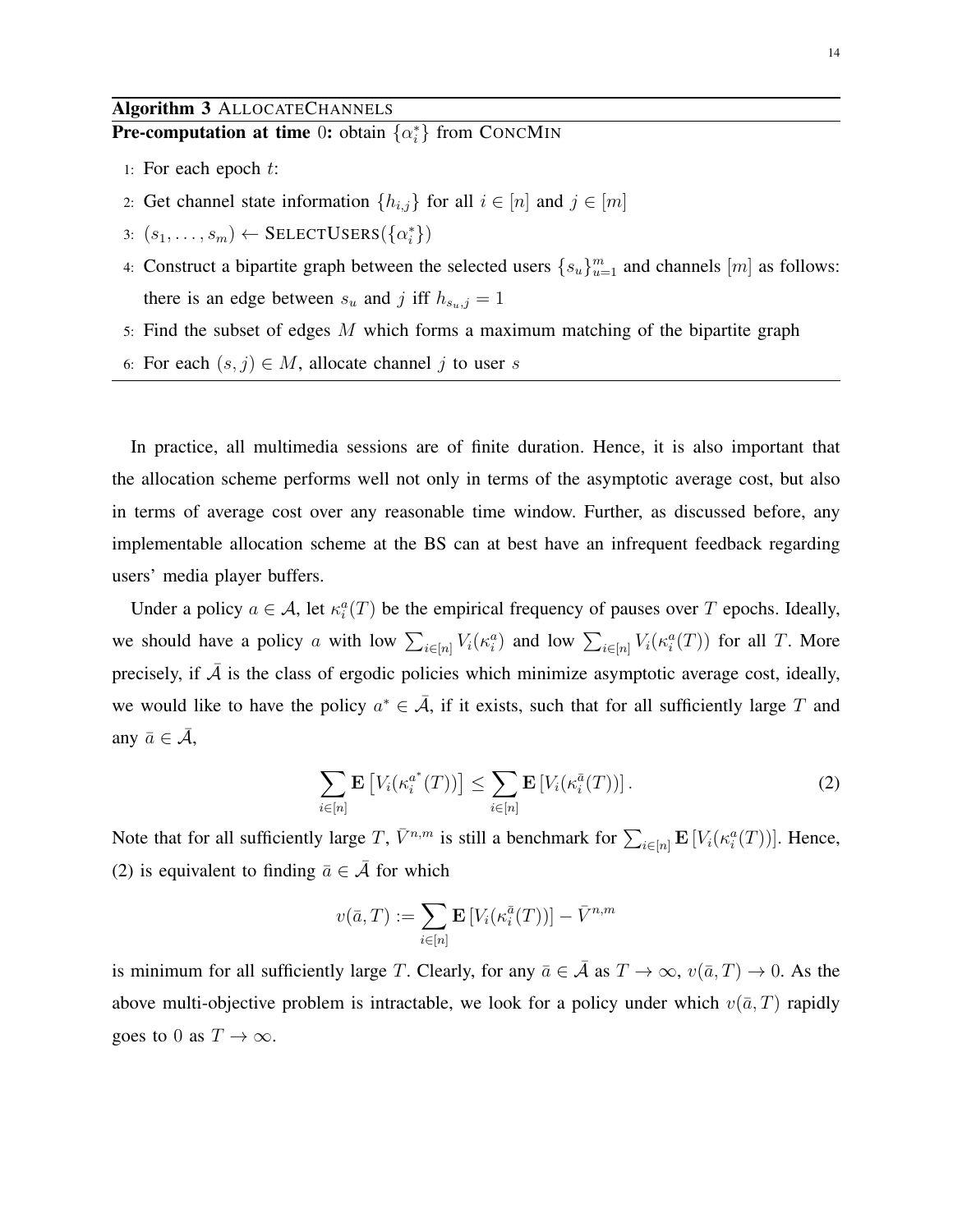### <span id="page-14-0"></span>*A. Infrequent buffer feedback and bandits*

Using Jensen's inequality to move the expectation inside  $V_i$  and then using concavity of  $V_i$ and assumption A1, it follows that

$$
v(\bar{a},T) \le G \sum_{i \in [n]} \max(\mathbf{E}[\kappa_i^{\bar{a}}(T)] - \kappa_i^{\bar{a}}, 0).
$$

Thus, for upper bounding the rate of decay of  $v(\bar{a}, T)$  it is sufficient to upper-bound the rate of decay of  $\mathbf{E}[\kappa_i^{\bar{a}}(T)] - \kappa_i^{\bar{a}}$  for each *i*. Let  $\psi_i^{\bar{a}}(T)$  denote the number of pauses for user *i* over T epochs under policy  $\bar{a}$ . Then, upper-bounding the rate of decay of  $\mathbf{E}[\kappa_i^{\bar{a}}(T)] - \kappa_i^{\bar{a}}$  is equivalent to upper-bounding the rate of growth of  $\mathbf{E}[\psi_i^{\bar{a}}(T)].$ 

It may be tempting to use the following simple approach. At the beginning, the user estimates  $p_i$  by observing the evolution of the media player buffer for some time and reports it to the BS, then the BS uses ALLOCATECHANNELS. Though this is a possible approach, it is sub-optimal. This is because for the above estimation steps, the buffers of the users need to have enough frames, for which the BS needs to transmit sufficient contents to all the users. However, during this estimation period, transmissions to the users who are not part of the optimal schedule in CONCMIN are in a sense wasted, which could have been used to improve experience of the other users. This implies that we need to strike a balance between exploration and exploitation.

This naturally brings us to the setting of multi-armed bandits [\[34\]](#page-24-0) with non-i.i.d. cost (instead of reward), where a cost of 1 is incurred for a user every time its stream is paused. The cost is non-i.i.d. because the cost depends on the past states of the buffer, even when  ${F_i(t)}$  are i.i.d. Moreover, for an action taken at time  $t$ , the cost may be incurred at a later time. Though there is a similarity in terms of the non-i.i.d. nature of the system, the dynamics and the costs in this problem are different from the queuing bandits studied in [\[35\]](#page-24-1)–[\[37\]](#page-24-2).

Drawing intuition from the bandit literature [\[34\]](#page-24-0)–[\[37\]](#page-24-2) and the analysis of CONCMIN and ALLOCATECHANNELS, we develop an algorithm called *i*nfrequent Feedback, ESTimate, solVe, and ALlocate (*i*FESTIVAL), which takes infrequent one bit feedback about the buffer states, estimates  $\{p_i\}$  based on that, and allocates using CONCMIN and ALLOCATECHANNELS.

*i*FESTIVAL, described in Alg. [4,](#page-15-0) divides time into phases of length  $(w+1)\lceil \frac{n}{m} \rceil$  $\frac{m}{m}$  epochs, where  $w \in \mathbb{Z}_+$ . For  $r \in \mathbb{Z}_+$  and  $r \geq 2$ , at phases  $r, r^2, r^3, \ldots$ , *i*FESTIVAL serves each user in turn over b channels of an entire epoch and the users record the change (increase or same) of their buffer states at the end of that epoch. In each phase this is done  $w$  times in a round-robin fashion over the first  $w\left\lceil \frac{nb}{m} \right\rceil$  $\frac{m\mathbf{b}}{m}$  epochs of this phase. From the  $(w\lceil \frac{m\mathbf{b}}{m} \rceil)$  $\frac{m\mathbf{b}}{m}$  + 1)th epoch to  $(w+1)\lceil \frac{m\mathbf{b}}{m}$  $\frac{m}{m}$ ]th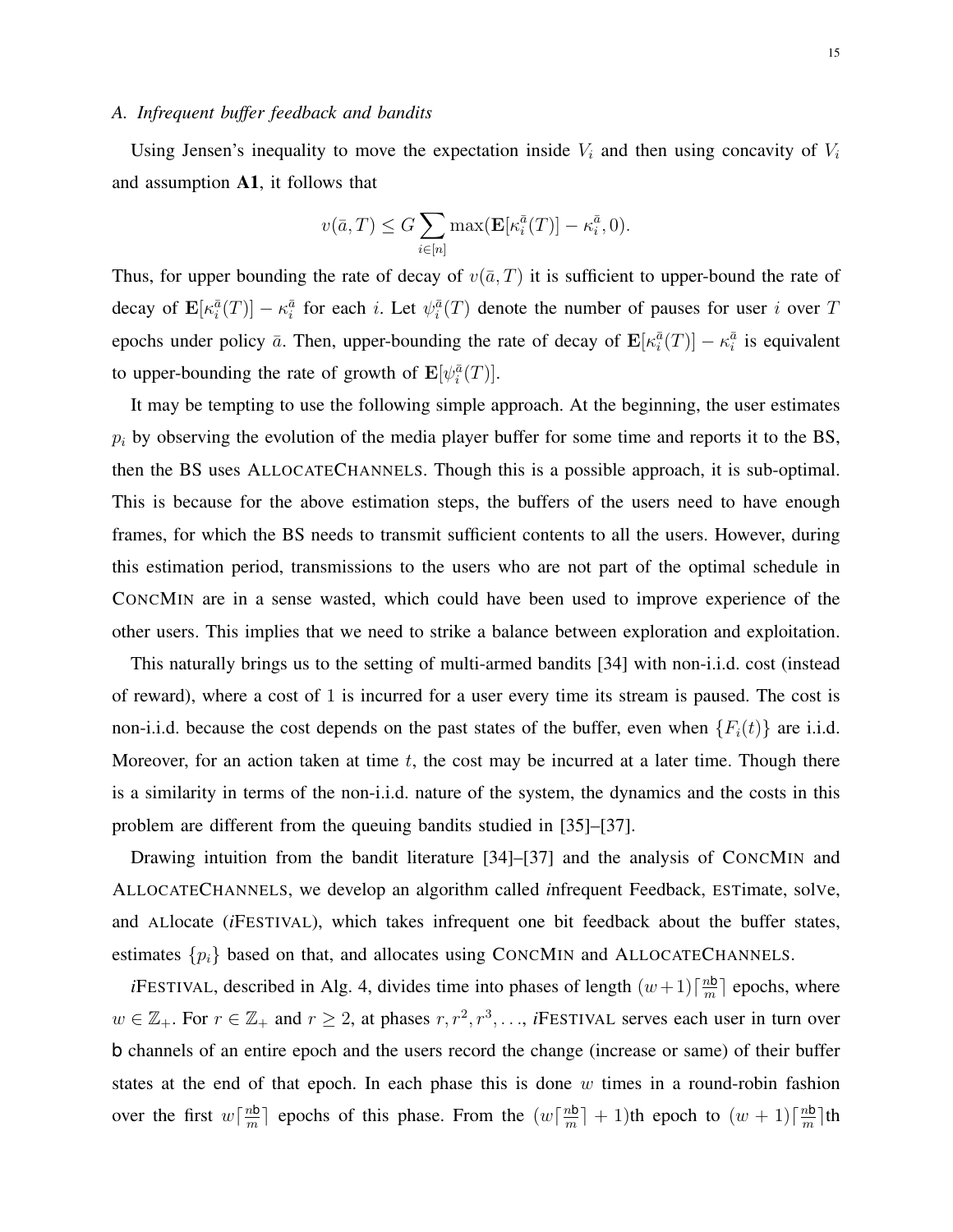### Algorithm 4 *i*FESTIVAL

<span id="page-15-0"></span>**Input:**  $\{V_i\}$  and  $r, w \in \{2, 3, \ldots\}$ 

Output: Allocation at each epoch

**Initial computation:** Define phases  $\tau = 1, 2, \ldots$  where  $\tau$ th phase consists of epochs  $(\tau - 1)(w + \tau)$  $1\big)\big\lceil\frac{n\mathsf{b}}{m}$  $\frac{m\mathbf{b}}{m}$ ] + 1 to  $\tau(w+1)$   $\lceil \frac{m\mathbf{b}}{m} \rceil$  $\frac{m}{m}$ 

- 1: while System is ON do
- 2: if for some  $q \in \mathbb{Z}_+ \cup \{0\}$ , current phase  $\tau = r^q$  then
- <span id="page-15-1"></span>3: Between epochs  $(\tau - 1)(w+1)\lceil \frac{nb}{m} \rceil$  $\frac{m\mathbf{b}}{m}$ ] + 1 to  $(\tau-1)(w+1)$   $\lceil \frac{m\mathbf{b}}{m} \rceil$  $\frac{m\mathsf{b}}{m}\rceil + w\lceil \frac{m\mathsf{b}}{m}$  $\frac{m}{m}$ : allocate users **b** ON (for that user) channels each in a work conserving round-robin manner (each user is chosen for  $w$  epochs and allocated **b**-channels in each one of them)
- <span id="page-15-2"></span>4: Between epochs  $(\tau - 1)(w + 1)\lceil \frac{nb}{m} \rceil$  $\frac{m}{m}$ ] +  $w\left\lceil \frac{m}{m} \right\rceil$  $\frac{m\mathbf{b}}{m}$ ] + 1 to  $\tau(w+1)$   $\lceil \frac{m\mathbf{b}}{m} \rceil$  $\frac{m}{m}$ : each user sends  $\{1,0\}^w$  feedback about increment of  $\{Q_i(t)\}\$  or not, respectively, in the w epochs they are allocated in Step [3](#page-15-1)
- 5: For each  $i \in [n]$ , based on feedback in Step [4](#page-15-2) update  $\hat{p}_i$  by the total number of 0s received from user i (since  $t = 1$ ) divided by  $w \cdot q$

6: Run CONCMIN with 
$$
\{\hat{p}_i\}
$$
 to obtain  $\{\hat{\alpha}_i\}$ 

- 7: else
- 8: Run ALLOCATECHANNELS with the latest  $\{\hat{\alpha}_i\}$
- 9: end if
- 10: end while

epoch of this phase, the BS collects all the  $w$  one bit feedback regarding change of buffer states. Based on this feedback, it estimates  $\{p_i\}$  and runs CONCMIN with these estimates. For any  $q \in \mathbb{Z}_+$  between phases  $r^q$  and  $r^{q+1}$ , *i*FESTIVAL runs ALLOCATECHANNELS with  $\{\bar{\alpha}_i\}$  returned by CONCMIN run during phase  $r<sup>q</sup>$ .

As *i*FESTIVAL collects only infrequent feedback ( $\frac{w \log T}{T \log r}$  bits per epoch) from the user equipment, it can be implemented in practice for multimedia streaming in cellular networks. Also, feedback from each user is scheduled a priori (at particular epochs in phases  $1, r, r^2, \ldots$ ) and hence, the uplink traffic due to the feedback is well regulated.

For *i*FESTIVAL, we have the following guarantee on the growth of the expected number of pauses with the horizon T.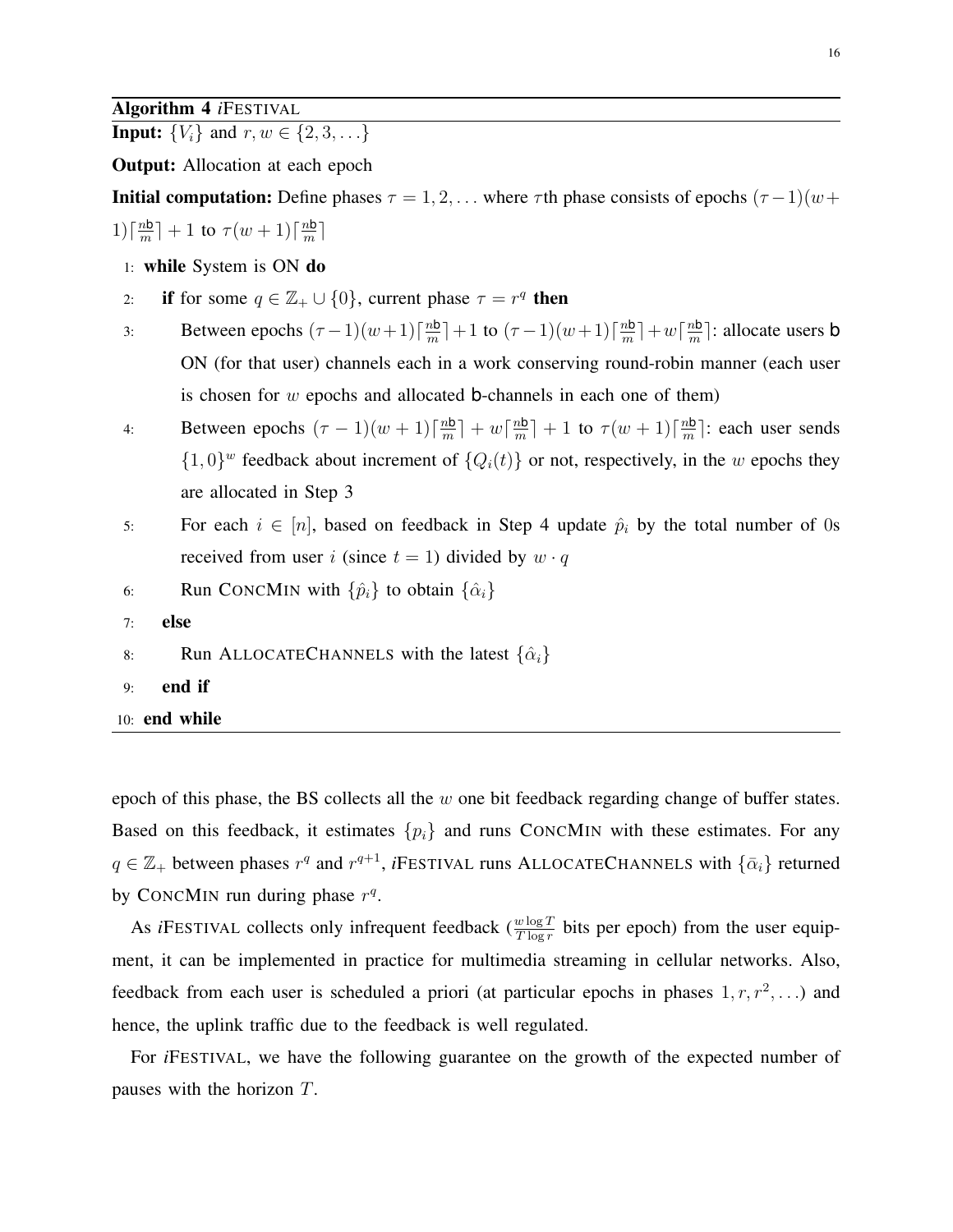<span id="page-16-0"></span>**Theorem 4.** Under assumptions **A1-A3** and i.i.d.  $\{F_i(t)\}\$ , if  $T \geq r^2(w+1)\lceil \frac{nb}{m} \rceil$  $\frac{m}{m}$ , and  $w >$  $2 \ln r$  $\frac{2 \ln r}{\min_{i,j} |p_i-p_j|}$ , then in the absence of fading, i.e.,  $\mathbf{H}(t) = 1$ ,

$$
\mathbf{E}[\psi_i^{\text{HESTINAL}}(T)] \le \max(p_i - \alpha_i^*, 0)T + \bar{C}T^{2/3}\log T,
$$

*for all*  $i \in [n]$ *, where*  $\overline{C}$  *is independent of* T*. For any*  $H(t)$  *satisfying* A2*, if*  $n = \Theta(m)$  *then for*  $\theta = \frac{2}{1+\sqrt{1-\bar{h}}}$  and  $C' > 0$ , a constant independent of T,

$$
\mathbf{E}[\psi_i^{\text{FESTVAL}}(T)] \le \max(p_i - \alpha_i^* + \theta^{-m}, 0)T + C' \ \theta^{-2m} \ \log T.
$$

Proof of this theorem has two main steps. First, we show that after  $t$  epochs, the estimations of  $\{p_i\}$ , which take values in  $\{\frac{z}{Z}\}$  $\frac{z}{Z}$  :  $z \in [Z]$ , are exact with probability at least  $1 - \frac{1}{t^{1+1}}$  $\frac{1}{t^{1+\beta}}$  for some  $\beta > 0$ . Second, we bound the expected number of pauses between  $r^q$ th and  $r^{q+1}$ th phases assuming the estimate at the end of the  $r<sup>q</sup>$ th phase is accurate. Combining these two along with some standard probability computations gives the result. Proving the first part is a standard application of Azuma-Hoeffding inequality. The second part requires bounding the expected number of returns to state 0 by the Markov chain  $Q_i(t)$  over a finite time window. Towards that we study a stochastically dominating Markov chain using techniques from [\[38\]](#page-24-3).

The following result is a consequence of Thm. [4](#page-16-0) and the discussions on  $v(\bar{a}, T)$  in the beginning of Sec. [IV-A.](#page-14-0)

<span id="page-16-1"></span>**Proposition 1.** Under assumptions **A1-A3**, i.i.d.  $\{F_i(t)\}$  and  $\mathbf{H}(t) = 1$ , if  $T \geq r^2(w+1)\lceil \frac{nb}{m} \rceil$  $\frac{m}{m}$ , and  $w > \frac{2 \ln r}{\min_{i,j} |p_i - p_j|}$ 

$$
v(i
$$
FESTINAL,  $T$ ) =  $O\left(\frac{\log T}{T^{1/3}}\right)$ .

 $\setminus$ .

*For any* **H**(*t*) *satisfying* **A2**, *if*  $n = \Theta(m)$  *then for*  $\theta = \frac{2}{1 + \sqrt{1 - \overline{h}}},$  $v(i$ Festival,  $T) \leq O(\theta^{-m}) + O$  $\int$ log T T

Arguably, the  $O(\theta^{-m})$  bound on  $v(iFESTVAL, T)$  is the best that can be achieved in the presence of fading. This is because, as discussed after Theorem [3,](#page-11-1) even when  $\{p_i\}$  are known there exists an exponentially decaying (with  $m$ ) gap between the benchmark and the optimal policy. On the other hand, in the no fading case,  $\overline{v}$  (iFESTIVAL, T) tends to 0 since the lowerbound in Theorem [1](#page-7-1) is achievable in this case.

Note that unlike Theorem [3,](#page-11-1) in Theorem [4](#page-16-0) and Proposition [1,](#page-16-1) we assume  ${F_i(t)}$  to be i.i.d., which is required for the analysis. The results can be extended to Markovian  $\{F_i(t)\}$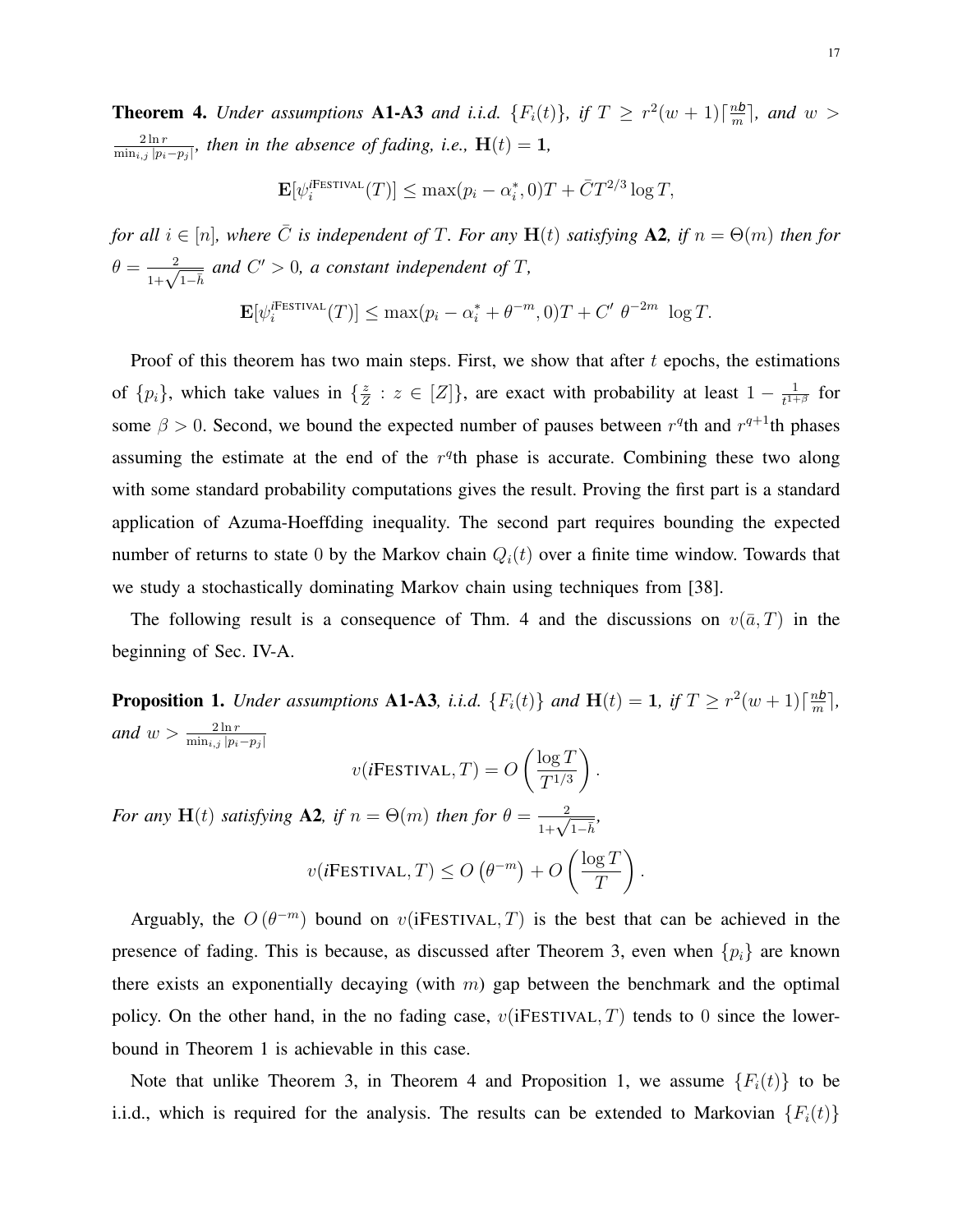under which  ${Q_i(t)}$  are geometrically ergodic. However, our present analytical techniques for proving Theorem [4](#page-16-0) does not seem to extend to general  ${F_i(t)}$  processes.

### <span id="page-17-0"></span>*B. Without buffer feedback*

As mentioned before, current protocols do not generally implement a procedure to feedback the buffer states of the media player at the application layer to the BS. Though we show that *i*FESTIVAL requires infrequent and simple feedback, one may still ask: what is the extra cost (user dissatisfaction) if we do not use any feedback? Clearly, as there is no feedback, there is no scope to employ adaptive schemes which learn and improve. It also turns out that in the absence of any buffer feedback, the asymptotic cost is bounded away from  $\bar{V}^{n,m}$ , i.e.,  $\lim_{T\to\infty} v(a,T) \ge \delta > 0$ . So, in this setting, our goal is to find a stationary policy with the minimum asymptotic average cost.

In Sec. [III-B,](#page-10-0) we observed that for any feasible ergodic rate, ALLOCATECHANNELS (almost) achieves the lower bound on the frequency of pause. Hence, in the absence of feedback, the optimal approach would be to find the best ergodic rates and then employ ALLOCATECHANNELS.

For each user i, let the available information regarding  $p_i$  be its cumulative distribution  $G_i(\cdot)$ . Then the best service rate allocation can be obtained by solving

<span id="page-17-1"></span>
$$
\min_{\{0 \le \alpha_i \le 1\}} \sum_{i=1}^n \mathbf{E}_{p_i} V_i(\max(p_i - \alpha_i, 0)) \text{ s.t. } \sum_i \alpha_i \le \frac{m}{\mathbf{b}}.\tag{3}
$$

In its full generality, the optimization problem in [\(3\)](#page-17-1) is quite challenging, whose numerical solution is sometimes unobtainable. Under some mild conditions on  $\{G_i\}$ , [\(3\)](#page-17-1) turns out to be a minimization of sum of  $n$  functions, where each function is concave on a part of its domain and convex on the rest. We leave this unique non-convex problem of independent mathematical interest as future work. Here, we restrict ourselves to the special case of linear cost: for each i,  $V_i(x) = w_i x$  and  $p_i \in [a_i, b_i] \subsetneq [0, 1]$  for distinct  $\{w_i\}$ .

Without loss of generality, let us assume  $w_1 < w_2 < \ldots < w_n$  and define  $w_0 = 0$ . NOBACK, which stands for uNknown cOnsumption from the Buffer without feedbACK (Alg. [5\)](#page-18-0), solves [\(3\)](#page-17-1) for linear  ${V_i}$ .

The main intuition behind this algorithm is the fact that  $V_i(\alpha_i) := \mathbf{E}_{p_i \sim G_i} V_i(\max(p_i - \alpha_i, 0))$ is convex for linear  $\{V_i\}$ . So, we build on the KKT optimality conditions [\[39\]](#page-24-4) of [\(3\)](#page-17-1) to design NOBACK for computing the optimal allocation. The following lemma asserts the correctness of NOBACK.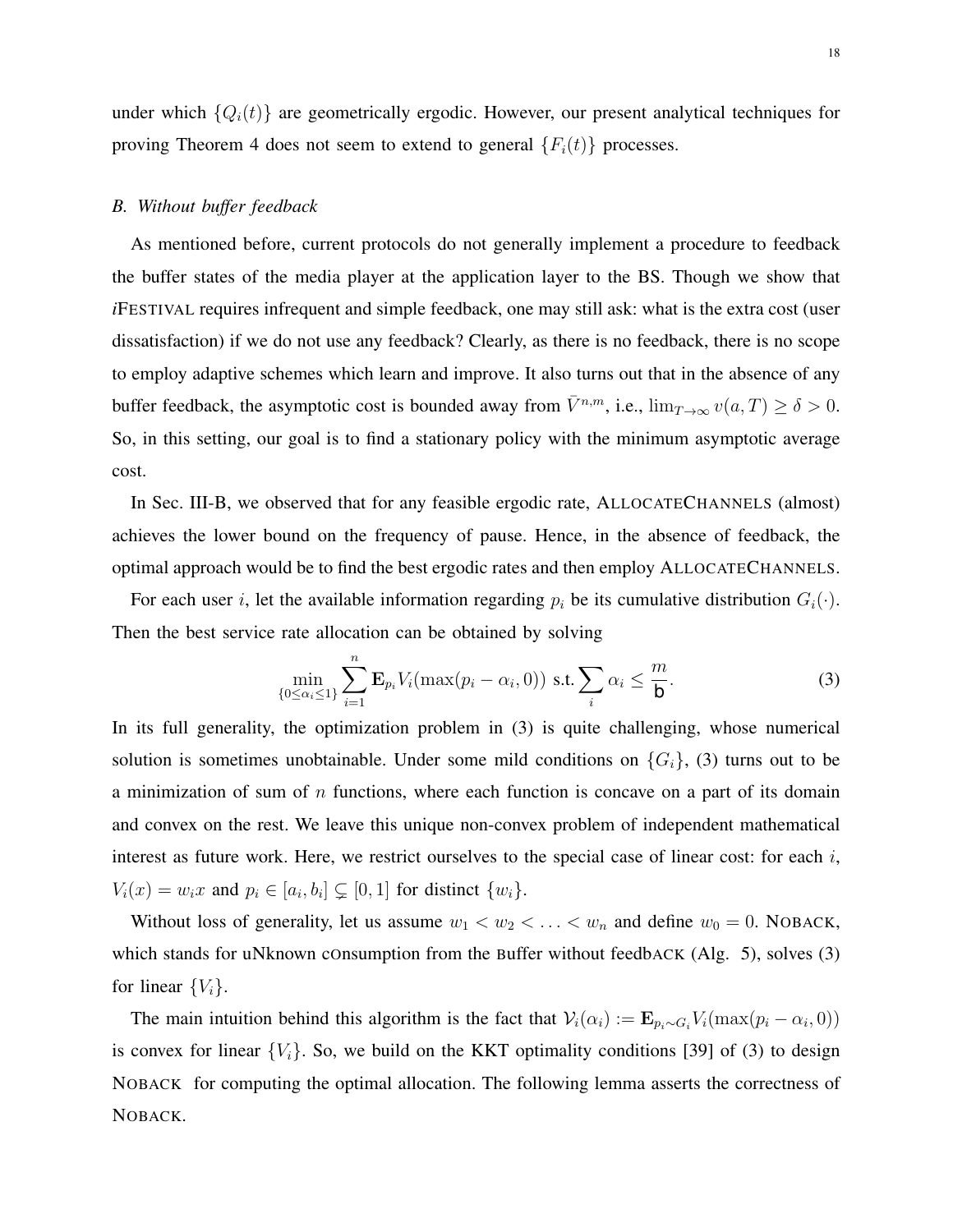### Algorithm 5 NOBACK

<span id="page-18-7"></span><span id="page-18-5"></span><span id="page-18-4"></span><span id="page-18-1"></span><span id="page-18-0"></span>**Input:**  $\{w_i\}$ ,  $\{(a_i, b_i)\}$ ,  $\{G_i\}$ ,  $c = \frac{m}{b}$ b **Output:**  $\{\alpha_i^*\}$ 1: if  $\sum_{i=1}^n b_i \leq c$  then 2:  $\alpha_i^* \leftarrow b_i$  for all  $i \in [n]$ 3: else 4:  $l \leftarrow 0$ 5: repeat 6:  $l \leftarrow l + 1$ 7: **until**  $\sum_{i=l}^{n} G_i^{-1}$  $i^{-1}(1-w_l/w_i) \leq c$ 8:  $\lambda^*$  ← solve  $\left\{ \sum_{i=l}^n G_i^{-1} \right\}$  $i^{-1}(1 - \lambda/w_i) = c$ } for  $\lambda \in (0, w_i]$ 9: if  $\lambda^* > w_{l-1}$  then 10:  $\alpha_i^* \leftarrow G_i^{-1}$  $i^{-1}(1 - \lambda^*/w_i)$  for  $i \geq l$ 11:  $\alpha_i^* \leftarrow 0 \text{ for } i < l$ 12: else 13:  $\alpha_i^* \leftarrow G_i^{-1}$  $i_{i}^{-1}(1-w_{l-1}/w_{i})$  for  $i \geq l$ 14:  $\alpha_{l-1}^* \leftarrow c - \sum_{i=l}^n \alpha_i^*$ 15:  $\alpha_i^* \leftarrow 0 \text{ for } i < l-1$ 16: end if 17: end if

<span id="page-18-6"></span><span id="page-18-2"></span>**Lemma 2.** NOBACK *outputs*  $\{\alpha_i^*\}$  *which solves* [\(3\)](#page-17-1) *for any strictly increasing*  $\{G_i\}$ *, if the solution at Step [8](#page-18-1) is obtained accurately.*

Please see Appendix [E](#page-31-0) for the proof of Lemma [2.](#page-18-2)

For  $\{G_i\}$  strictly increasing over  $\{[a_i, b_i]\}, \lambda^*$  at Step [8](#page-18-1) of NOBACK can be obtained using binary search, whereas for special distributions, there exist closed forms. For uniform distribution, i.e.,  $p_i \sim \text{Unif}[a_i, b_i]$  for all *i*:

<span id="page-18-3"></span>
$$
\lambda^* = \frac{\sum_{i=l}^n b_i - c}{\sum_{i=l}^n \frac{b_i - a_i}{w_i}}.
$$
\n(4)

For uniform distribution we have the following unconditional correctness guarantee and a bound on the computational complexity. This result follows from the above lemma and the fact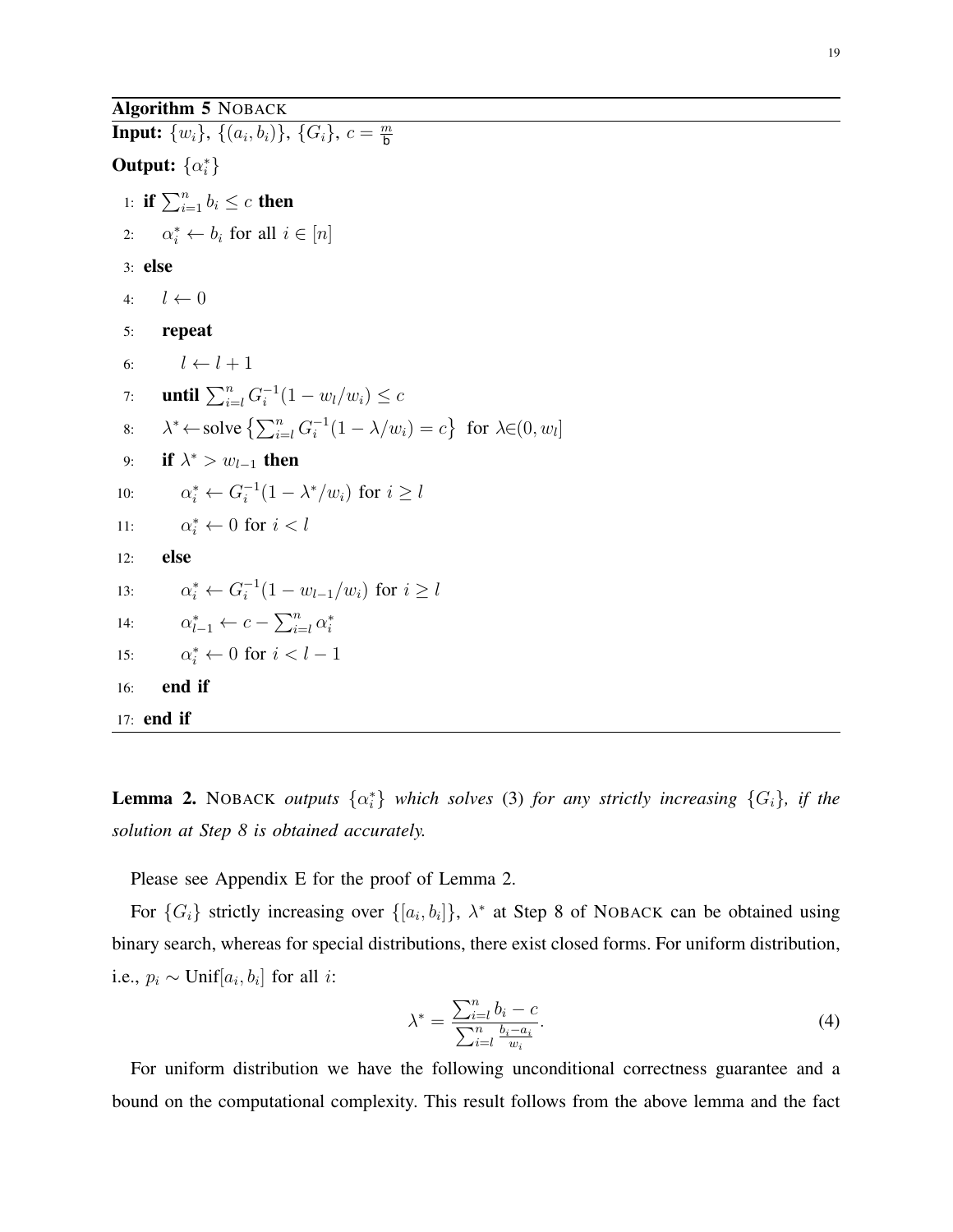that for uniform distributions, there exists a closed form solution to Step [8.](#page-18-1)

# **Theorem 5.** When  $\{p_i \sim \text{Unif}[a_i, b_i]\}$ , NOBACK *finds the optimum of* [\(3\)](#page-17-1) *in*  $O(n^2)$ *.*

*Proof.* For uniform distributions, the cumulative distribution functions  $G_i(\cdot)$  are linear, whose sum can be easily inverted. Computing the solution to Step [8,](#page-18-1) given by [\(4\)](#page-18-3), has a time complexity of  $O(n)$ , and we need to compute this expression at most n times in Step [7.](#page-18-4) Once we have found the correct  $\lambda$ , computing the values of  $\{\alpha_i^*\}$  just requires a single pass over all the *n* users in Steps [9](#page-18-5)[-16](#page-18-6) of Algorithm [5.](#page-18-0) This ensures that the complexity of NOBACK is  $O(n^2)$ .  $\Box$ 

For  $\{p_i \sim \text{Unif}[a_i, b_i]\}$  it turns out that  $\{\mathcal{V}_i\}$  are not strongly convex functions. So, among the gradient based methods, the best convergence bound for obtaining an  $\epsilon$ -accurate solution is  $O\left(\frac{1}{\sqrt{2}}\right)$  $(\frac{1}{\epsilon})$ , which is due to the accelerated gradient descent algorithm [\[40\]](#page-24-5). On the other hand, using a special structure of the problem (via KKT conditions), NOBACK gives the exact optimum in  $O(n^2)$  time. As the number of users per cell is in the range  $10^1$ – $10^2$ , NOBACK is computationally inexpensive.

### V. SIMULATION

<span id="page-19-0"></span>For our simulations, we consider a system where the number of channels m scales as  $0.4 \times$  the number of users n. The mean consumption rates  $\{p_i\}$  are drawn uniformly at random from the set  $\{0.40, 0.45, 0.50, \ldots 0.80\}$ . The channels are assumed to be i.i.d. Bernoulli with ON probability h. For this overloaded system, we use the following class of cost functions:  $V_i(x) = p_i^{\theta} x^{1-\theta}$ , for some  $0 < \theta < 1$ .

In Fig. [2a,](#page-20-0) we show the performance of ALLOCATECHANNELS, which requires us to know the mean consumption rates  $\{p_i\}$ . Here, we plot the asymptotic cost  $V^{n,m}$  of running ALLOCATE-CHANNELS under different fading conditions and compare it with the lower bound. For  $h = 0.6$ and 0.8, ALLOCATECHANNELS is close to the lower bound at  $n = 15$ , and the cost almost matches the lower bound at  $n = 20$ . Even for poor channel conditions ( $h = 0.4$ ), it matches the lower bound at  $n = 30$ , i.e.,  $m = 12$  channels. We also observe almost the same performance when we change the consumption process  $\{F_i(t)\}\$  from i.i.d. to Markov (with the same  $\{p_i\}$ ). This is expected since our theoretical guarantees extend to any stationary and ergodic process.

In Fig. [2b,](#page-20-1) we show the performance of *i*FESTIVAL which does not know the consumption statistics a priori and adapts as it learns those on the fly. For different values of  $h$ , we observe its performance to be close to ALLOCATECHANNELS as well as the lower bound. We also compared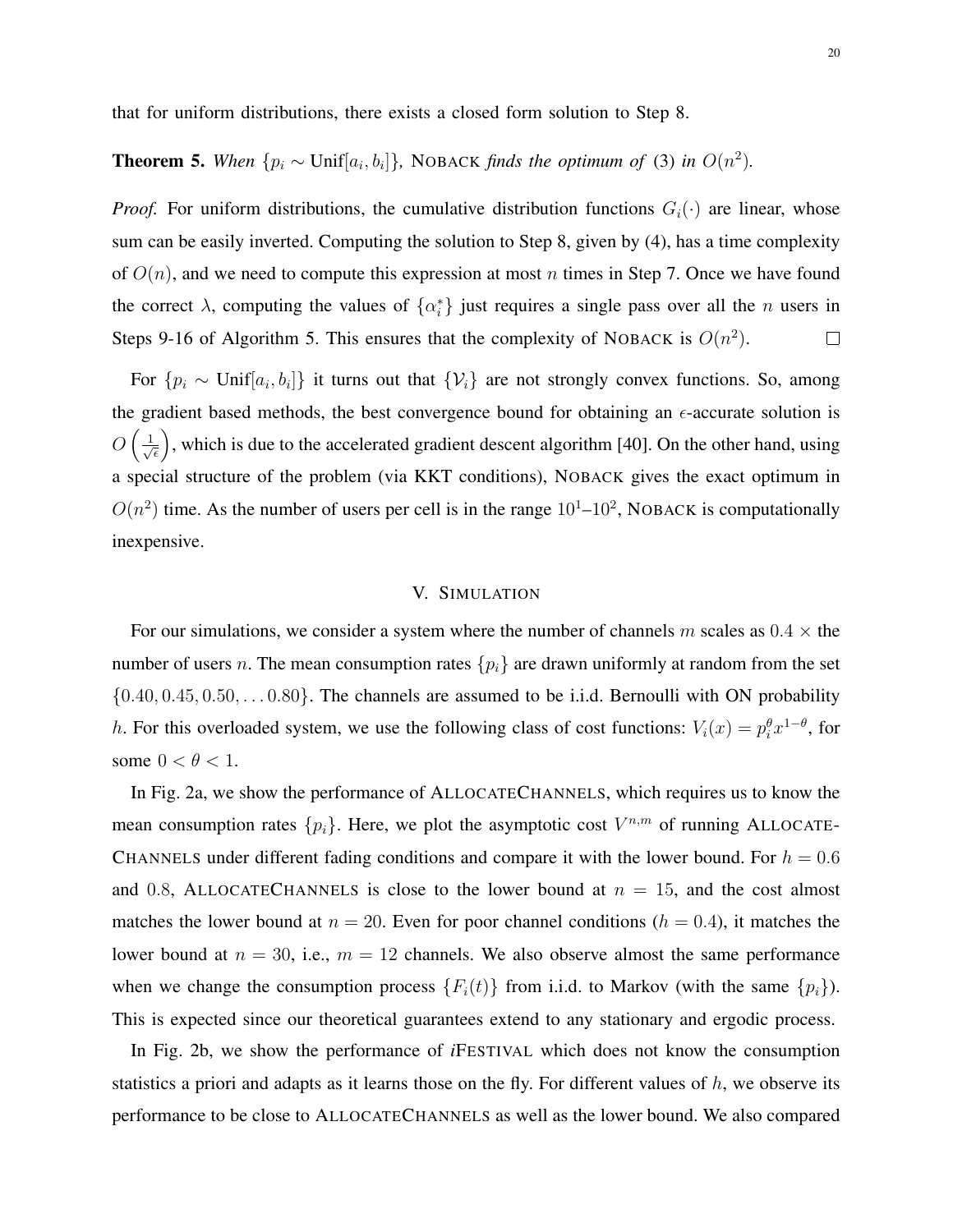<span id="page-20-0"></span>

<span id="page-20-1"></span>

Fig. 2. Performance of the algorithms.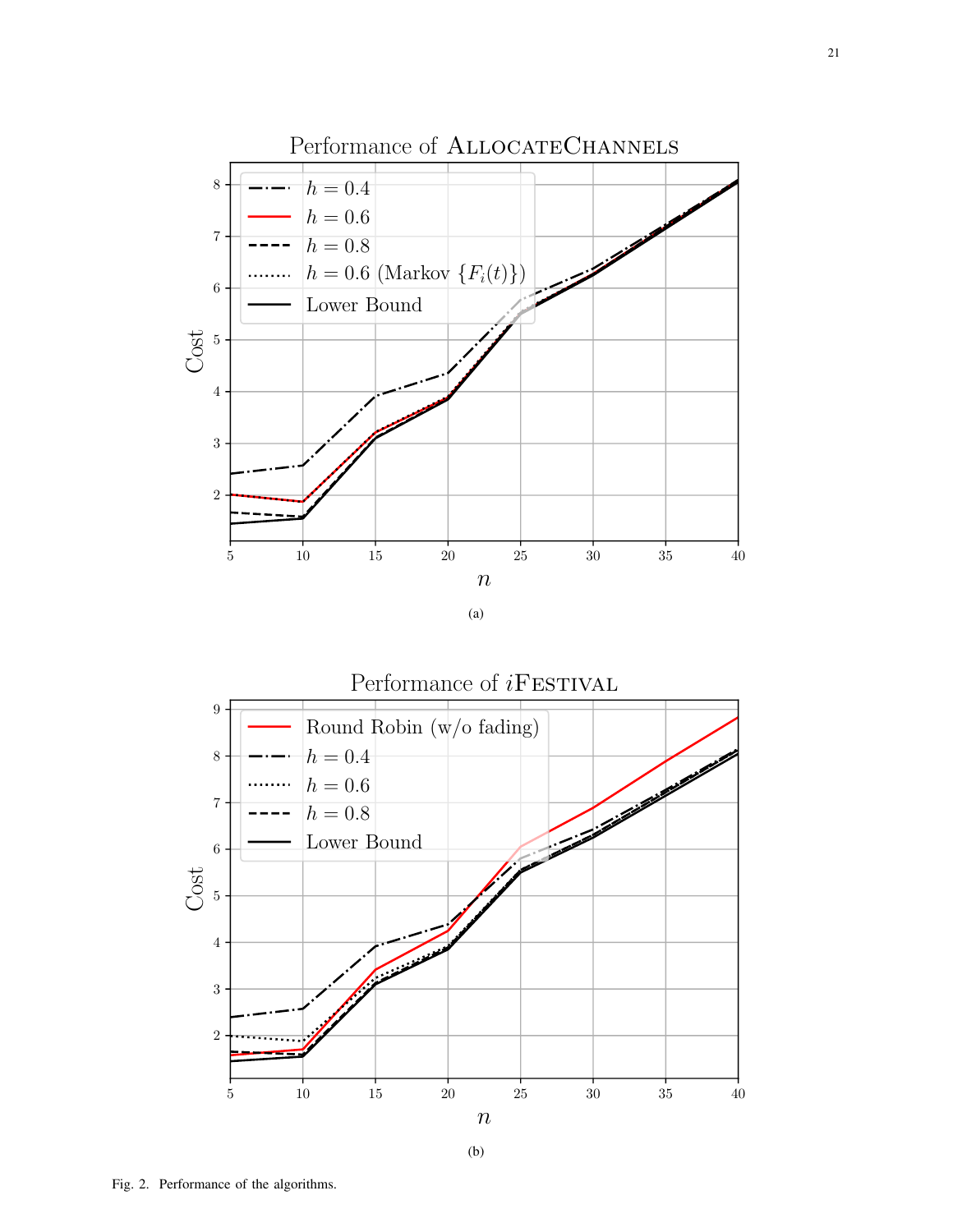its performance against a round robin schedule run on a system that does not experience fading (i.e.,  $h = 1$ ). Even under heavy fading ( $h = 0.4$ ), for  $n \ge 25$ , i.e.,  $m \ge 10$ , *i*FESTIVAL beats round robin's performance in the idealized scenario without fading. This demonstrates that there is a significant benefit to learning the consumption statistics using *i*FESTIVAL and employing an algorithm such as ALLOCATECHANNELS that optimally utilizes the diversity of channel conditions.

### VI. QUALITY DEGRADATION

<span id="page-21-0"></span>So far, we have addressed minimizing the cost due to buffering pauses when the network is overloaded, i.e., all users cannot be supported at their minimum acceptable resolution levels. However, as discussed at the end of Sec. [I,](#page-0-0) in an underloaded network, it is imperative to address user dissatisfaction due to quality degradation as well. In any network, the main objective then would be mitigating buffering pause using *minimal* resource and then using the remaining resource to minimize user dissatisfaction due to quality degradation.

From the performance analysis in Thm. [3](#page-11-1) and Sec. [V,](#page-19-0) it follows that ALLOCATECHAN-NELS achieves almost zero frequency of pause using minimum number of channels  $b \sum_i p_i$ . Thus in an underloaded network, the first step would be to run ALLOCATECHANNELS on  $\mathsf{b}\sum_i p_i$ channels and use the rest of the channels to minimize cost due to quality degradation.

For user i, let  $q_i \in [0,1]$  be  $\mathbf{E}[F_i(t)]$  when the content is at the highest available resolution. For each user i, let  $W_i : \mathbb{R}_+ \to \mathbb{R}_+$  be a non-decreasing function. Then, in an underloaded network, the dissatisfaction of user i due to quality degradation can be modeled as  $W_i(q_i - \frac{\bar{s}_i}{b\xi})$  $\frac{\bar{s}_i}{\mathsf{b}\mathcal{E}}\big),$ where  $\bar{s}_i$  is the ergodic service rate received by user i. So the problem of minimizing cost due to quality degradation using the remaining resource (after ensuring zero frequencies of pause) is

$$
\min_{\{\bar{s}_i \ge p_i b \mathcal{E}\}} \sum_{i \in [n]} W_i (q_i - \frac{\bar{s}_i}{b \mathcal{E}}) \text{ s.t. } \sum_{i \in [n]} \frac{\bar{s}_i}{b \mathcal{E}} \le \frac{m}{b}
$$

.

One may interpret the cost  $W_i(q_i - \frac{\bar{s}_i}{b \ell})$  $\frac{s_i}{b\mathcal{E}}$  as a positive constant minus a utility that increases with the increased ergodic service rate. Following the intuition from traditional data networks where the utility saturates with increasing data rate, one may model  $\{W_i\}$  as convex increasing functions. In that case the above problem is a standard convex optimization problem. On the other hand, if  $\{W_i\}$  are modeled as concave increasing functions, a simple change of variables reduces it to [\(1\)](#page-7-2), and hence, can be solved using CONCMIN. Thus, our work addresses both buffering pause and quality degradation.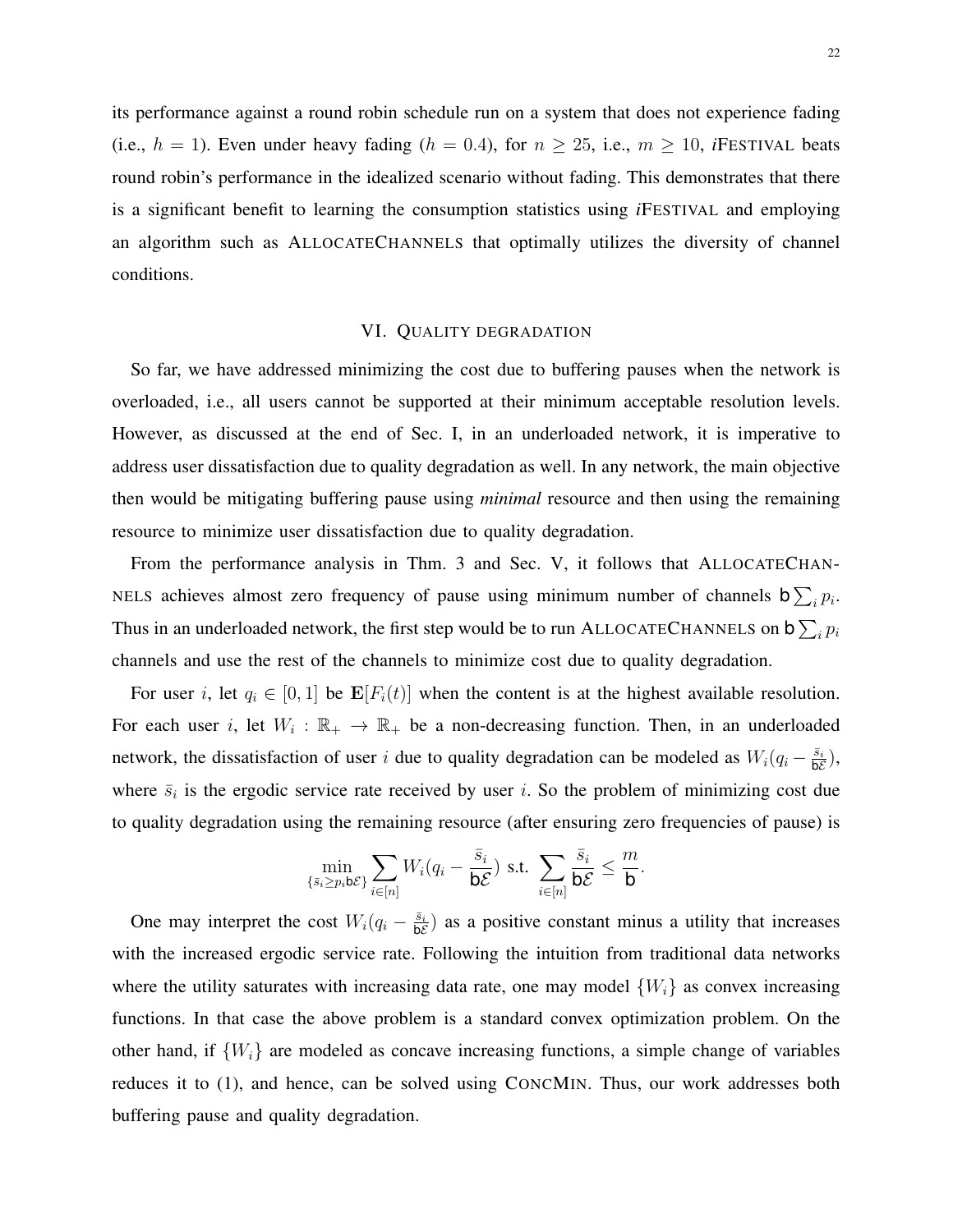### VII. CONCLUSION

<span id="page-22-5"></span>We study a resource allocation problem for minimizing user dissatisfaction due to buffering pauses during streaming over a multi-channel cellular network. Our consideration of a few previously overlooked practical aspects leads us to a novel continuous non-convex problem with an interesting combinatorial structure. This problem is also related to learning in non-i.i.d. multi-armed bandits with delayed cost. We propose computationally efficient algorithms that are compatible with the current cellular implementations and provide theoretical guarantees for their (near) optimality.

### **REFERENCES**

- <span id="page-22-0"></span>[1] M. J. Neely, *Stochastic Network Optimization with Application to Communication and Queueing Systems*. Morgan & Claypool, 2010.
- <span id="page-22-1"></span>[2] I.-H. Hou, V. Borkar, and P. Kumar, *A theory of QoS for wireless*. IEEE, 2009.
- [3] I.-H. Hou, P. Kumar *et al.*, "Utility-optimal scheduling in time-varying wireless networks with delay constraints," in *Proceedings of the eleventh ACM international symposium on Mobile ad hoc networking and computing*. ACM, 2010, pp. 31–40.
- [4] J. J. Jaramillo and R. Srikant, "Optimal scheduling for fair resource allocation in ad hoc networks with elastic and inelastic traffic," in *2010 Proceedings IEEE INFOCOM*. IEEE, 2010, pp. 1–9.
- [5] R. Li, A. Eryilmaz, and B. Li, "Throughput-optimal wireless scheduling with regulated inter-service times," in *2013 Proceedings IEEE INFOCOM*. IEEE, 2013, pp. 2616–2624.
- [6] K. S. Kim, C.-p. Li, and E. Modiano, "Scheduling multicast traffic with deadlines in wireless networks," in *IEEE INFOCOM 2014-IEEE Conference on Computer Communications*. IEEE, 2014, pp. 2193–2201.
- <span id="page-22-2"></span>[7] I. Hou and R. Singh, "Scheduling of access points for multiple live video streams," in *Proceedings of the fourteenth ACM international symposium on Mobile ad hoc networking and computing*. ACM, 2013, pp. 267–270.
- <span id="page-22-3"></span>[8] S. Kaul, R. Yates, and M. Gruteser, "Real-time status: How often should one update?" in *2012 Proceedings IEEE INFOCOM*. IEEE, 2012, pp. 2731–2735.
- [9] M. Costa, M. Codreanu, and A. Ephremides, "Age of information with packet management," in *2014 IEEE International Symposium on Information Theory*. IEEE, 2014, pp. 1583–1587.
- [10] C. Kam, S. Kompella, G. D. Nguyen, and A. Ephremides, "Effect of message transmission path diversity on status age," *IEEE Transactions on Information Theory*, vol. 62, no. 3, pp. 1360–1374, 2015.
- [11] Y. Sun, E. Uysal-Biyikoglu, R. Yates, C. E. Koksal, and N. B. Shroff, "Update or wait: How to keep your data fresh," in *IEEE INFOCOM 2016-The 35th Annual IEEE International Conference on Computer Communications*. IEEE, 2016, pp. 1–9.
- [12] L. Huang and E. Modiano, "Optimizing age-of-information in a multi-class queueing system," in *2015 IEEE International Symposium on Information Theory (ISIT)*. IEEE, 2015, pp. 1681–1685.
- [13] Z. Jiang, S. Zhou, Z. Niu, and C. Yu, "A unified sampling and scheduling approach for status update in multiaccess wireless networks," in *IEEE INFOCOM 2019-IEEE Conference on Computer Communications*. IEEE, 2019, pp. 208–216.
- <span id="page-22-4"></span>[14] I. Kadota, A. Sinha, and E. Modiano, "Optimizing age of information in wireless networks with throughput constraints," in *IEEE INFOCOM 2018-IEEE Conference on Computer Communications*. IEEE, 2018, pp. 1844–1852.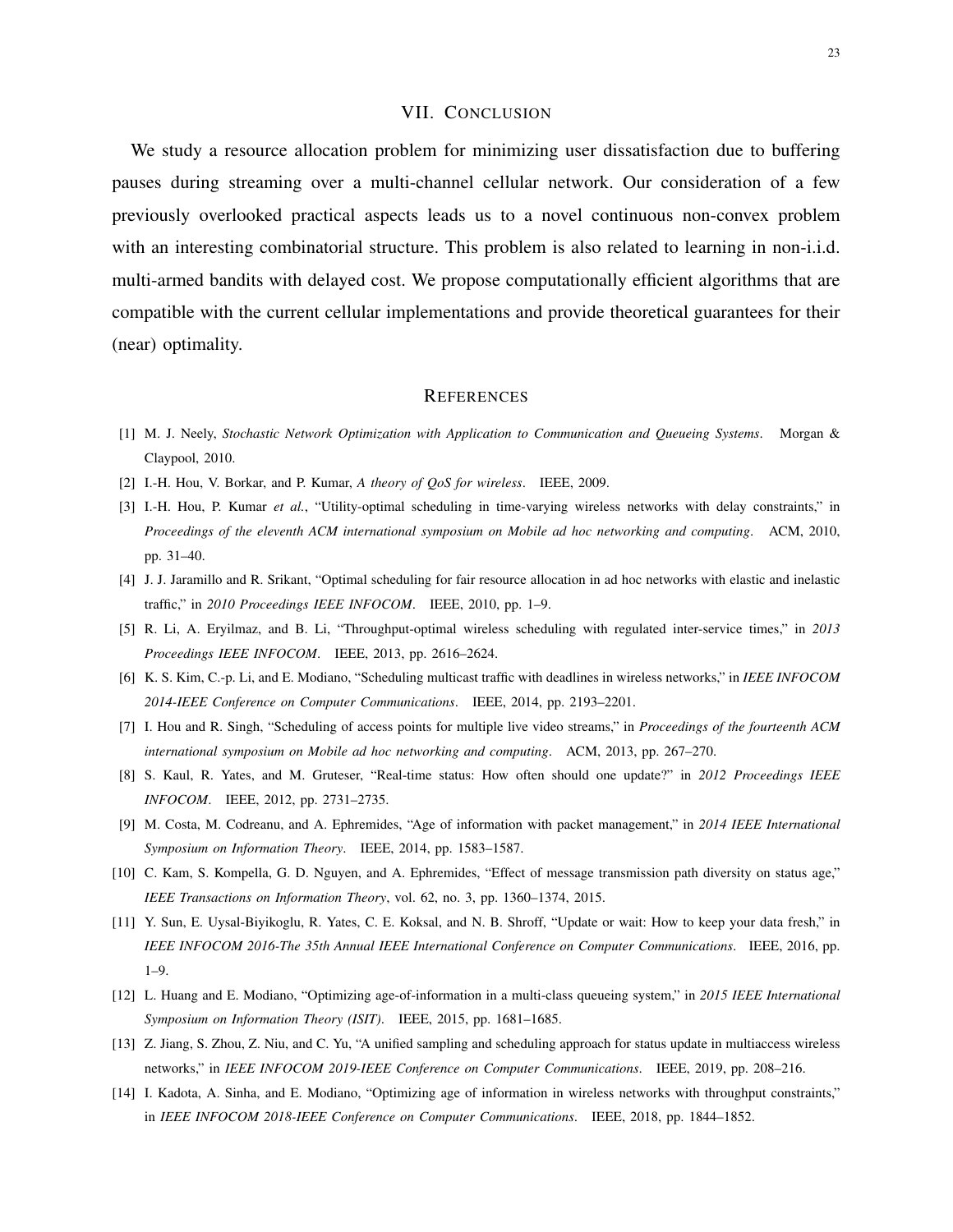- <span id="page-23-0"></span>[15] P. Dutta, A. Seetharam, V. Arya, M. Chetlur, S. Kalyanaraman, and J. Kurose, "On managing quality of experience of multiple video streams in wireless networks," in *2012 Proceedings IEEE INFOCOM*. IEEE, 2012, pp. 1242–1250.
- <span id="page-23-1"></span>[16] R. Bhatia, T. Lakshman, A. Netravali, and K. Sabnani, "Improving mobile video streaming with link aware scheduling and client caches," in *IEEE INFOCOM 2014-IEEE Conference on Computer Communications*. IEEE, 2014, pp. 100–108.
- <span id="page-23-2"></span>[17] I.-H. Hou and P.-C. Hsieh, "QoE-optimal scheduling for on-demand video streams over unreliable wireless networks," in *Proceedings of the 16th ACM International Symposium on Mobile Ad Hoc Networking and Computing*. ACM, 2015, pp. 207–216.
- <span id="page-23-3"></span>[18] Y. Xu, E. Altman, R. El-Azouzi, M. Haddad, S. Elayoubi, and T. Jimenez, "Analysis of buffer starvation with application to objective qoe optimization of streaming services," *IEEE Transactions on Multimedia*, vol. 16, no. 3, pp. 813–827, April 2014.
- <span id="page-23-4"></span>[19] R. Singh and P. R. Kumar, "Optimizing quality of experience of dynamic video streaming over fading wireless networks," in *2015 54th IEEE Conference on Decision and Control (CDC)*, Dec 2015, pp. 7195–7200.
- <span id="page-23-5"></span>[20] R. Singh and P. R. Kumar, "Optimal decentralized dynamic policies for video streaming over wireless channels," 2019.
- <span id="page-23-6"></span>[21] M. van der Schaar and P. A. Chou, *Multimedia over IP and wireless networks: compression, networking, and systems*. Elsevier, 2011.
- [22] R. Rejaie, H. Yu, M. Handley, and D. Estrin, "Multimedia proxy caching mechanism for quality adaptive streaming applications in the internet," in *Proceedings IEEE INFOCOM 2000. Conference on Computer Communications. Nineteenth Annual Joint Conference of the IEEE Computer and Communications Societies (Cat. No. 00CH37064)*, vol. 2. IEEE, 2000, pp. 980–989.
- [23] Q. Zhang, W. Zhu, Y.-Q. Zhang, and G. Wang, "Channel and quality of service adaptation for multimedia over wireless networks," Feb. 14 2006, uS Patent 6,999,432.
- [24] C. Oliveira, J. B. Kim, and T. Suda, "An adaptive bandwidth reservation scheme for high-speed multimedia wireless networks," *IEEE Journal on selected areas in Communications*, vol. 16, no. 6, pp. 858–874, 1998.
- [25] R. Bhattacharyya, A. Bura, D. Rengarajan, M. Rumuly, S. Shakkottai, D. Kalathil, R. K. Mok, and A. Dhamdhere, "Qflow: A reinforcement learning approach to high qoe video streaming over wireless networks," in *Proceedings of the Twentieth ACM International Symposium on Mobile Ad Hoc Networking and Computing*, 2019, pp. 251–260.
- <span id="page-23-7"></span>[26] C. Gutterman, B. Fridman, T. Gilliland, Y. Hu, and G. Zussman, "Stallion: video adaptation algorithm for low-latency video streaming," in *Proceedings of the 11th ACM Multimedia Systems Conference*, 2020, pp. 327–332.
- <span id="page-23-8"></span>[27] T. H. Cormen, C. E. Leiserson, R. L. Rivest, and C. Stein, *Introduction to Algorithms, Third Edition*, 3rd ed. The MIT Press, 2009.
- <span id="page-23-9"></span>[28] H. Zhang, C. Jiang, N. C. Beaulieu, X. Chu, X. Wen, and M. Tao, "Resource allocation in spectrum-sharing ofdma femtocells with heterogeneous services," *IEEE Transactions on Communications*, vol. 62, no. 7, pp. 2366–2377, 2014.
- [29] F. Fang, H. Zhang, J. Cheng, and V. C. M. Leung, "Energy-efficient resource allocation for downlink non-orthogonal multiple access network," *IEEE Transactions on Communications*, vol. 64, no. 9, pp. 3722–3732, 2016.
- <span id="page-23-10"></span>[30] S. Bodas, S. Shakkottai, L. Ying, and R. Srikant, "Scheduling in multi-channel wireless networks: Rate function optimality in the small-buffer regime," *IEEE Transactions on Information Theory*, vol. 60, no. 2, pp. 1101–1125, Feb 2014.
- <span id="page-23-11"></span>[31] J. Liu, A. Eryilmaz, N. B. Shroff, and E. S. Bentley, "Heavy-ball: A new approach to tame delay and convergence in wireless network optimization," in *IEEE INFOCOM 2016-The 35th Annual IEEE International Conference on Computer Communications*. IEEE, 2016, pp. 1–9.
- <span id="page-23-12"></span>[32] H. Kellerer, U. Pferschy, and D. Pisinger, *Knapsack Problems*. Springer, 2004.
- <span id="page-23-13"></span>[33] J. E. Hopcroft and R. M. Karp, "An n 5/2 algorithm for maximum matchings in bipartite graphs," *SIAM Journal on Computing*, vol. 2, no. 4, pp. 225–231, 1973. [Online]. Available:<https://doi.org/10.1137/0202019>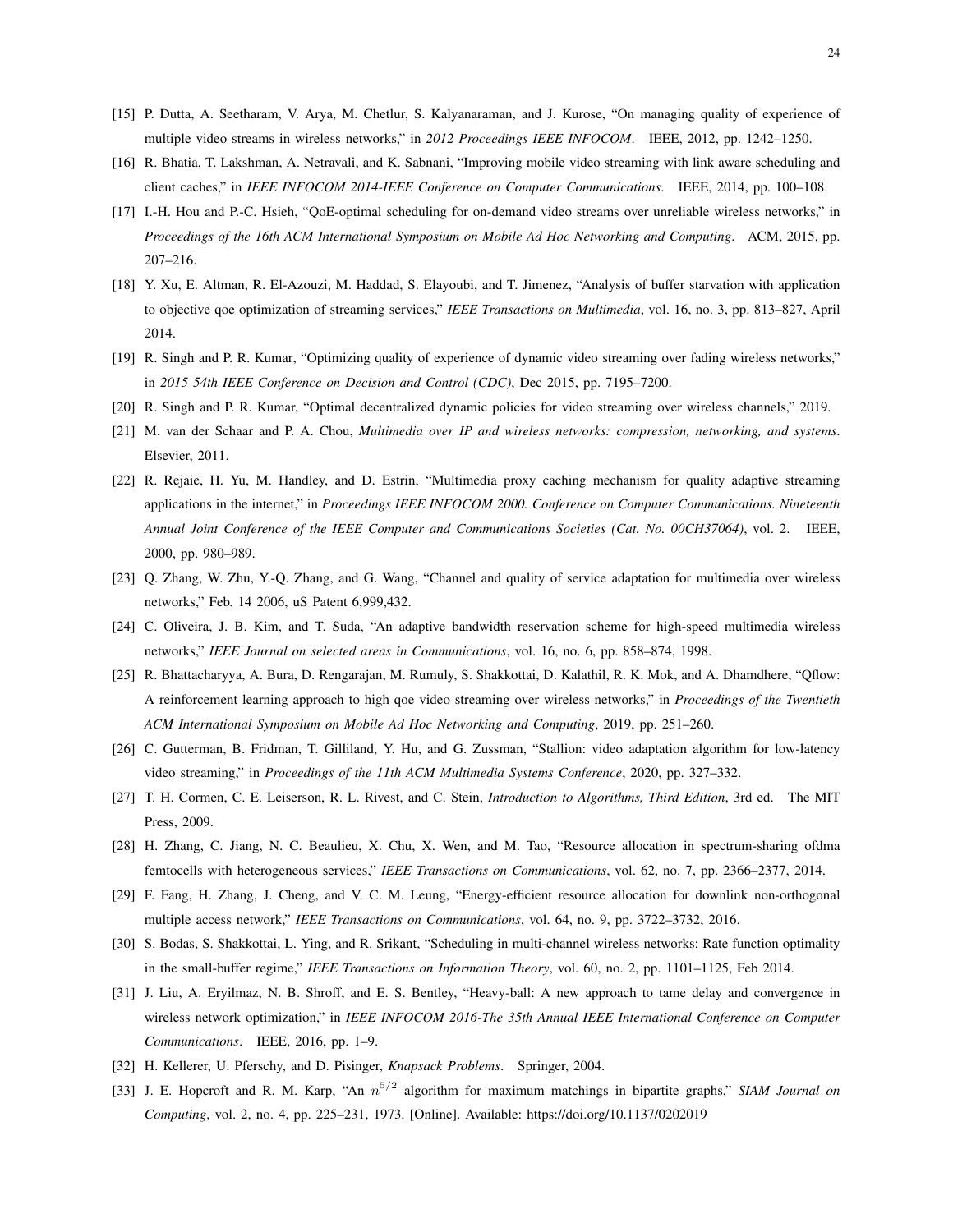- <span id="page-24-0"></span>[34] S. Bubeck and N. Cesa-Bianchi, "Regret analysis of stochastic and nonstochastic multi-armed bandit problems," *Found. Trends Mach. Learn.*, vol. 5, no. 1, pp. 1–122, Dec. 2012.
- <span id="page-24-1"></span>[35] S. Krishnasamy, R. Sen, R. Johari, and S. Shakkottai, "Regret of queueing bandits," in *Advances in Neural Information Processing Systems*, 2016, pp. 1669–1677.
- [36] S. Cayci and A. Eryilmaz, "Learning for serving deadline-constrained traffic in multi-channel wireless networks," in *2017 15th International Symposium on Modeling and Optimization in Mobile, Ad Hoc, and Wireless Networks (WiOpt)*. IEEE, 2017, pp. 1–8.
- <span id="page-24-2"></span>[37] S. Krishnasamy, A. Arapostathis, R. Johari, and S. Shakkottai, "On learning the  $c\mu$  rule: Single and multi-server settings," *Available at SSRN 3123545*, 2018.
- <span id="page-24-3"></span>[38] L. Hervé and J. Ledoux, "Spectral analysis of markov kernels and application to the convergence rate of discrete random walks," *Advances in Applied Probability*, vol. 46, no. 4, pp. 1036–1058, 2014.
- <span id="page-24-4"></span>[39] S. Boyd and L. Vandenberghe, *Convex optimization*. Cambridge university press, 2004.
- <span id="page-24-5"></span>[40] Y. Nesterov, "Introductory lectures on convex programming volume I: Basic course," *Lecture notes*, vol. 3, no. 4, p. 5, 1998.

### <span id="page-24-6"></span>APPENDIX A

### PROOFS OF LEMMA [1](#page-7-1) AND THEOREM 1

Let  $X_i(t) = \frac{Q_i(t)}{k\mathcal{E}}$ , where  $Q_i(t)$  is the buffer evolution process defined in Sec. [II.](#page-3-0) Using assumption A3, we can write the buffer evolution compactly as

$$
X_i(t+1) = \left(X_i(t) + \frac{S_i(t)}{k\mathcal{E}} - F_i(t)\right)^+, \tag{5}
$$

where  $(\cdot)^+$  denotes  $\max(\cdot, 0)$ . Since we schedule in units of  $k\mathcal{E}$ , we have  $\frac{S_i(t)}{k\mathcal{E}} \in \{0, 1, \ldots\}$ .

Following the discussion in Sec. [II,](#page-3-0) using assumptions **A1-A3**, we can express the probability of pause at time  $t$  as

<span id="page-24-7"></span>
$$
\mathbf{E}\left[\mathbf{1}\left(X_i(t)+\frac{S_i(t)}{k\mathcal{E}}-F_i(t)<0\right)\right].
$$

Using the buffer evolution in Eq. [\(5\)](#page-24-6), this can equivalently be written as

$$
\mathbf{E}\left[\mathbf{1}\left(X_i(t+1)-\left(X_i(t)+\frac{S_i(t)}{k\mathcal{E}}-F_i(t)\right)>0\right)\right].
$$
\n(6)

This is because whenever  $X_i(t) + \frac{S_i(t)}{k\mathcal{E}} - F_i(t) \ge 0$ ,  $X_i(t+1)$  would be equal to this expression and the argument of the indicator in the above equation for  $\kappa_i$  would be 0. The only way for it to be positive is when  $X_i(t) + \frac{S_i(t)}{k\mathcal{E}} - F_i(t) < 0$ .

Further, observe that since  $X_i(t) \in \{0, 1, 2, \ldots\}$ ,  $\frac{S_i(t)}{k\mathcal{E}}$  $\frac{f_i(t)}{k\mathcal{E}} \in \{0, 1, 2, \ldots\}$ , and  $F_i(t) \in \{0, 1\}$ , we have

$$
X_i(t+1) - \left(X_i(t) + \frac{S_i(t)}{k\mathcal{E}} - F_i(t)\right) \in \{0, 1\}.
$$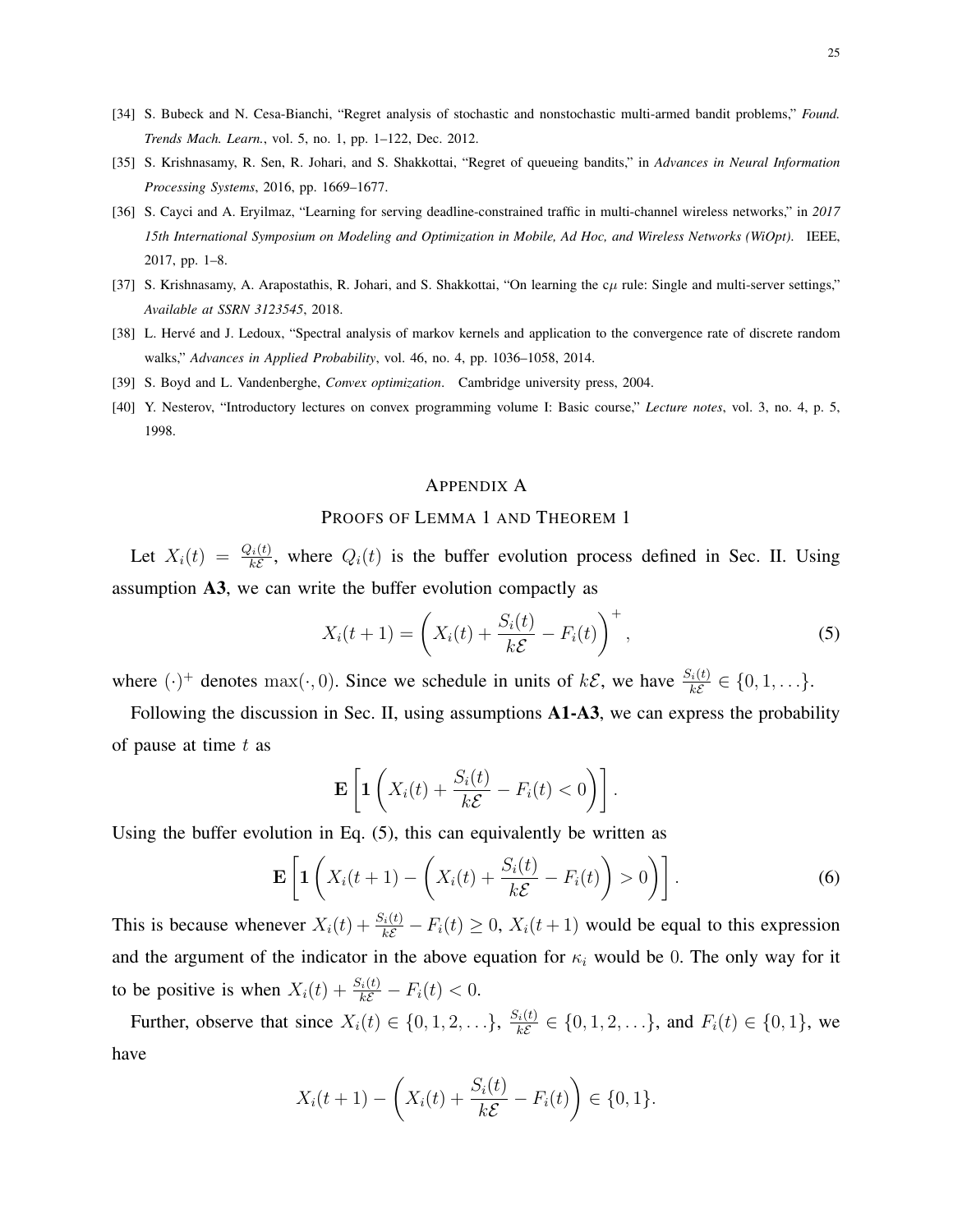This implies that the indicator in Eq. [\(6\)](#page-24-7) is redundant as its argument is always 0 or 1. So we get that the probability of pause at time  $t$  is

$$
\mathbf{E}\left[X_i(t+1)-\left(X_i(t)+\frac{S_i(t)}{k\mathcal{E}}-F_i(t)\right)\right].
$$

When the buffer evolution is stationary and ergodic, i.e.,  $\mathbf{E}[F_i(t)] > \mathbf{E}\left[\frac{S_i(t)}{k\epsilon}\right]$  $\sqrt[k]{\epsilon}$  is the processes are all stationary, and we have  $\mathbf{E}[X_i(t+1)] = \mathbf{E}[X_i(t)]$ , and this gives us

$$
\mathbf{E}[F_i(t)] - \mathbf{E}\left[\frac{S_i(t)}{k\mathcal{E}}\right],
$$

which, by ergodicity, implies that

$$
\kappa_i = \mathbf{E}[F_i(t)] - \mathbf{E}\left[\frac{S_i(t)}{k\mathcal{E}}\right].
$$

Using the definition of  $\bar{s}_i$  in Lem. [1,](#page-7-3) and the definition of  $p_i$  in assumption A3, we get

$$
\kappa_i = p_i - \frac{\bar{s}_i}{k\mathcal{E}}
$$

which concludes our proof for the stationary and ergodic case.

When  $p_i \leq \frac{\bar{s}_i}{k \varepsilon}$  $\frac{s_i}{k\mathcal{E}}$ , the result follows by observing the drift of  $\{X_t\}$  and the fact that if the expectations of a sequence of non-negative random variables upper-bounded by 1 are 0, then the sequence converges to 0 almost surely.

### *A. Proof of Theorem [1](#page-7-1)*

Let  $S_i^*(t)$  be the service under an optimal policy  $a^*$ , and let the buffer evolution under such a policy be  $Q_i^*(t)$  for each user i. At any epoch, we have a total of  $m\mathcal{E}$  slots that can be scheduled, and this means

$$
\sum_{i\in [n]} S^*_i(t) \leq m\mathcal{E}
$$

for every epoch  $t$ .

Since this hold for every epoch, the time average must satisfy this inequality as well, giving us

$$
\sum_{i\in [n]}\bar{s}^*_i\leq m\mathcal{E},
$$

where  $\bar{s}^*_i$  are the ergodic service rates under an optimal policy. This implies that

<span id="page-25-0"></span>
$$
\sum_{i \in [n]} \frac{\bar{s}_i^*}{k \mathcal{E}} \le \frac{m}{k}.\tag{7}
$$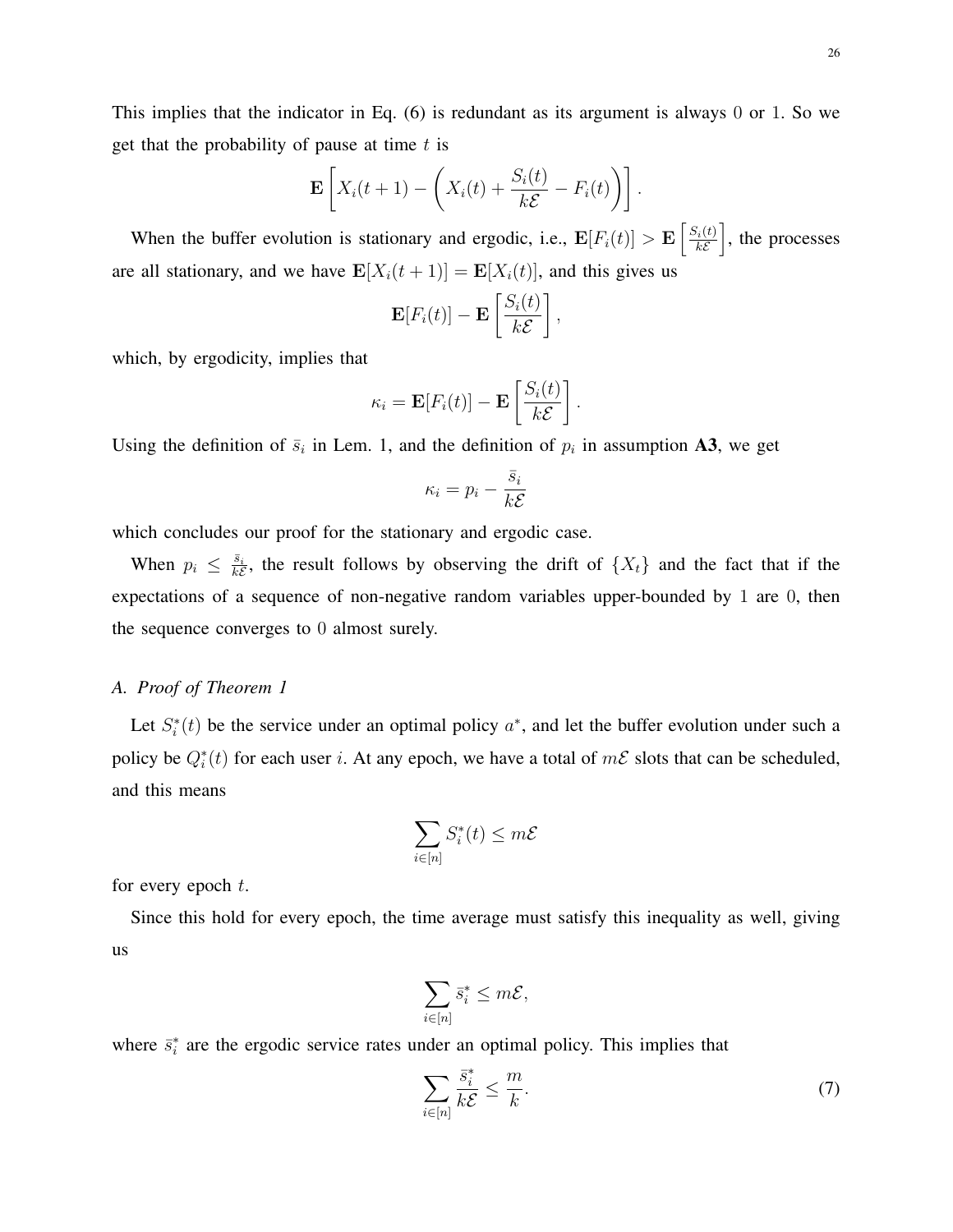Using Lem. [1,](#page-7-3) we get

$$
V^{n,m}(a^*) = \sum_{i \in [n]} V_i \left( \max \left( p_i - \frac{\bar{s}_i^*}{m \mathcal{E}}, 0 \right) \right).
$$

Since the optimal policy must satisfy Eq. [\(7\)](#page-25-0), the solution of the program in Thm. [1](#page-7-1) (Eq. [\(1\)](#page-7-2)), can only have a lower value. This gives us

$$
V^{n,m}(a^*) \ge \overline{V}^{n,m}.
$$

### <span id="page-26-0"></span>APPENDIX B

### PROOF OF THEOREM [2](#page-8-1)

First we shall prove that CONCMIN indeed finds the optimal service rates  $\{\alpha_i^*\}$ . The optimization problem we are trying to solve can be written as:

$$
\underset{\{\alpha_i\}}{\text{minimize}} \quad \sum_i V_i (p_i - \alpha_i)
$$
\n
$$
\text{subject to} \quad \sum_i \alpha_i \le c \tag{8}
$$

<span id="page-26-1"></span>and  $0 \leq \alpha_i \leq p_i \quad \forall i \in [n].$  (9)

Recall that  $c = \frac{m}{k}$  $\frac{m}{k}$ . Since  $\{V_i\}$  are all concave functions, the optimal solution happens at a corner point of the region defined by constraints [\(8\)](#page-26-0) and [\(9\)](#page-26-1). We have a total of  $2n + 1$  linear inequations defining the feasible region (1 in constraint [\(8\)](#page-26-0) and  $2n$  in constraint [\(9\)](#page-26-1)). Since there are *n* optimization variables  $\{\alpha_i\}$ , at every corner point, *n* of the inequations will hold with equality. However,  $\alpha_i$  can't be equal to both 0 and  $p_i$ , and so at most n of the inequalities in constraint [\(9\)](#page-26-1) can hold with equality. As we just have one other constraint in [\(8\)](#page-26-0), we need at least  $n - 1$  of the constraints to hold with equality in constraint [\(9\)](#page-26-1). Therefore, in the optimal solution to the optimization problem, there is at most one user who gets a non-zero rate but is not fully satisfied.

Let  $\mathcal{P} = \sum_i p_i$ . When  $\mathcal{P} \le c$ , the optimal solution is trivial and we get  $\alpha_i^* = p_i$  for all i. This case is handled in line [1](#page-9-1) of CONCMIN. Now consider the case  $P > c$ . Let  $k^*$  be such that for all  $i \neq k^*$ , either  $\alpha_i^* = 0$  or  $\alpha_i^* = p_i$  in the optimal solution  $\{\alpha_i^*\}$ . The preceding arguments guarantee that there is at least one such  $k^*$ . We find this  $k^*$  by looping over all of [n] in line [4](#page-9-2) of CONCMIN. For each  $k \in [n]$ , we find the optimal solution  $\{\alpha_i^k\}$  that satisfies, for all  $i \neq k$ ,  $\alpha_i^k = 0$  or  $\alpha_i^k = p_i$ . Then we take the best among these over all values of k.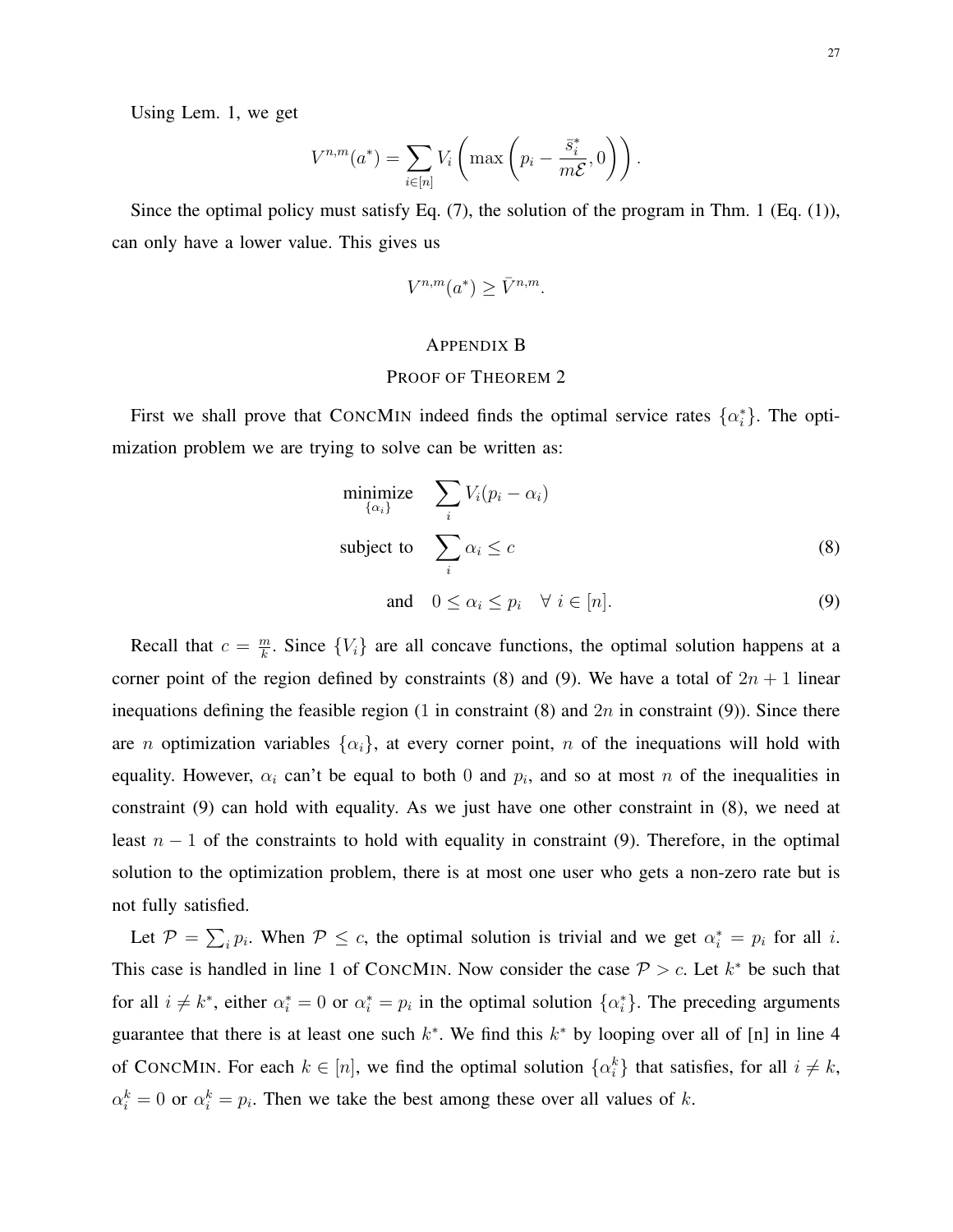When  $P > c$ , given a fixed k, define  $S_k, Q_k \subseteq [n] \setminus k$  so that the "optimal" solution  $\{\alpha_i^k\}$ satisfies the following properties:

$$
\alpha_i^k = 0 \quad \forall \ i \in S_k
$$

$$
\alpha_i^k = p_i \quad \forall \ i \in Q_k
$$

$$
S_k \cap Q_k = \phi \quad \text{and} \quad S_k \cup Q_k \cup \{k\} = [n]
$$

Since  $V_i(p_i) = V \cdot p_i$ ,  $S_k$  (or equivalently  $Q_k$ ) can be found by solving

$$
\begin{aligned}\n\text{minimize} & V \cdot \sum_{i \in S_k} p_i + V_k \left( \mathcal{P} - c - \sum_{i \in S_k} p_i \right) \\
\text{subject to} & \mathcal{P} - c - p_k \le \sum_{i \in S_k} p_i \le \mathcal{P} - c.\n\end{aligned}
$$

The objective is a concave function of  $\sum_{i \in S_k} p_i$  and so the minimum objective occurs at the maximum or minimum feasible value of  $\sum_{i \in S_k} p_i$ . We find  $\max_{S_k} \sum_{i \in S_k} p_i$  by solving SUBSETSUM( $[n]\setminus k$ ,  $\mathcal{P}-c$ ) $(= R_k)$  on line [8](#page-9-6) of CONCMIN.  $\min_{S_k} \sum_{i \in S_k} p_i$  subject to  $\sum_{i \in S_k} p_i \ge$  $\mathcal{P} - c - p_k$  is the same as solving  $\max_{Q_k} \sum_{i \in Q_k} p_i$  subject to  $\sum_{i \in Q_k} p_i \leq c$ . This we do by SUBSETSUM( $[n] \setminus k, c$ ) on line [5](#page-9-5) of CONCMIN. We then compare the costs of  $L_k$  and  $R_k$  to get the solution  $\{\alpha_i^k\}$  and the corresponding cost  $J_k$ .

Observe that the optimal solution  $\{\alpha_i^*\}$  satisfies  $\sum_i \alpha_i^* = c$  when  $P > c$ . Also, we have  $\alpha_i^* = \alpha_i^{k^*}$  $i^*$  for some  $k^* \in [n]$ . Since we are comparing amongst feasible solutions  $\{\alpha_i^k\}$  in line [23](#page-9-4) of CONCMIN, we get the optimal  $k^*$  and hence the optimal solution  $\{\alpha_i^*\}$ . This shows that CONCMIN outputs the optimal solution.

See Sec. [III-A](#page-8-0) for a discussion on the computational complexity of CONCMIN.

### <span id="page-27-1"></span>APPENDIX C

### PROOF OF THEOREM [3](#page-11-1)

The proof of Theorem [3](#page-11-1) follows from the following two observations: (i) the expected number of slots given to user i by SELECTUSERS is  $\alpha_i^*$ , and (ii) there exists a perfect matching between the selected users and channels (having the highest fading state or rate 1) with very high probability. We state these as two lemmas.

<span id="page-27-0"></span>**Lemma 3.** Let  $N_i(t)$  be the number of times user i appears in the list selected by SELECTUSERS *at epoch t. Then*  $\mathbf{E}[N_i(t)] = \alpha_i^*$ .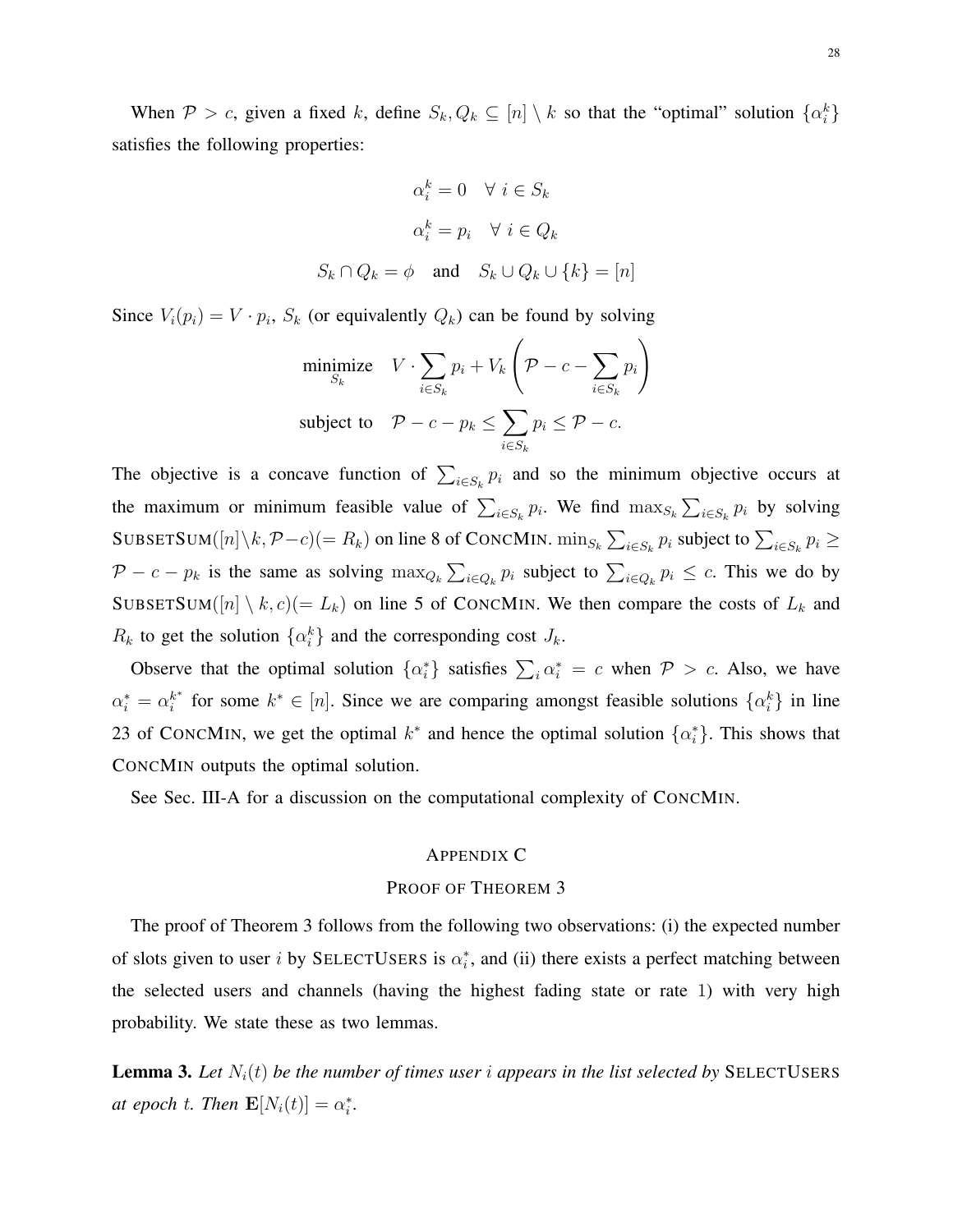*Proof.* Since  $\alpha_i^* \leq p_i \leq 1$  for all  $i \in [n]$ , and the each slot has an interval of size 1, a user can appear for at most two slots (see Figure [1\)](#page-11-0). If the user's  $\alpha_i^*$  occupies only one slot, then the lemma follows directly since the user gets selected for that slot with probability  $\alpha_i^*$  and for no other slot. If the user occupies two slots, then user gets selected for some slot  $s_j$  with probability  $\alpha_a$  and for  $s_{j+1}$  with probability  $\alpha_b$  such that  $\alpha_a + \alpha_b = \alpha_i^*$ . Since expectation is a linear operator, we get the lemma.  $\Box$ 

<span id="page-28-0"></span>**Lemma 4.** For the bipartite graph  $G = (L \cup R, E)$  described in Algorithm [3](#page-13-1) (ALLOCATECHANNELS),

 $\mathbf{P}(G \text{ has no perfect matching}) \leq \theta^{-m}$ ,

*for some constant* θ > 1 *and a large enough* m*. Here* L *is the set of nodes corresponding to the list of selected users, and* R *is the set of channels. An edge*  $(l, r) \in E$  *iff the channel* r *is ON for user* l*.*

*Proof.* Proof of this lemma follows along the lines of the proof of [\[30,](#page-23-10) Lemma 1]. The key idea is Hall's theorem, which states that for any bipartite graph  $G = (L \cup R, E)$  which does not have a perfect matching, there exists a set  $A \subseteq L$  whose neighborhood is smaller than itself, i.e.,  $|\Gamma(A)| < |A|$ , where

$$
\Gamma(A) = \{ r \mid \exists l \in L \text{ such that } (l, r) \in E \}
$$

is the neighborhood of  $A$  (see [\[30\]](#page-23-10) and the references therein).

Let  $a = |A|$ . For  $|\Gamma(A)| < a$ , we need at least  $m - a + 1$  channels to not be OFF for all the elements in a. A contains at least  $\lceil \frac{a}{2} \rceil$  $\frac{a}{2}$  distinct users since no user can appear more than twice in L. The probability that a particular subset of R of size  $m - a + 1$  has no ON connection to any element of A is therefore upper bounded by  $(1 - \bar{h})^{(m-a+1)\lceil a/2 \rceil}$ . Taking union bound over all sets of channels of size  $m - a + 1$ , we get

$$
\mathbf{P}(|\Gamma(A)| < |A|) \le \binom{m}{m-a+1} (1-\bar{h})^{(m-a+1)\lceil a/2 \rceil} \le \binom{m}{m-a+1} \left(\sqrt{1-\bar{h}}\right)^{(m-a+1)a}
$$

.

Further taking union bound over all non-empty subsets of L, we get

$$
\mathbf{P}(G \text{ has no perfect matching}) \le \sum_{a=1}^{m} \binom{m}{a} \binom{m}{m-a+1} \delta^{(m-a+1)a}
$$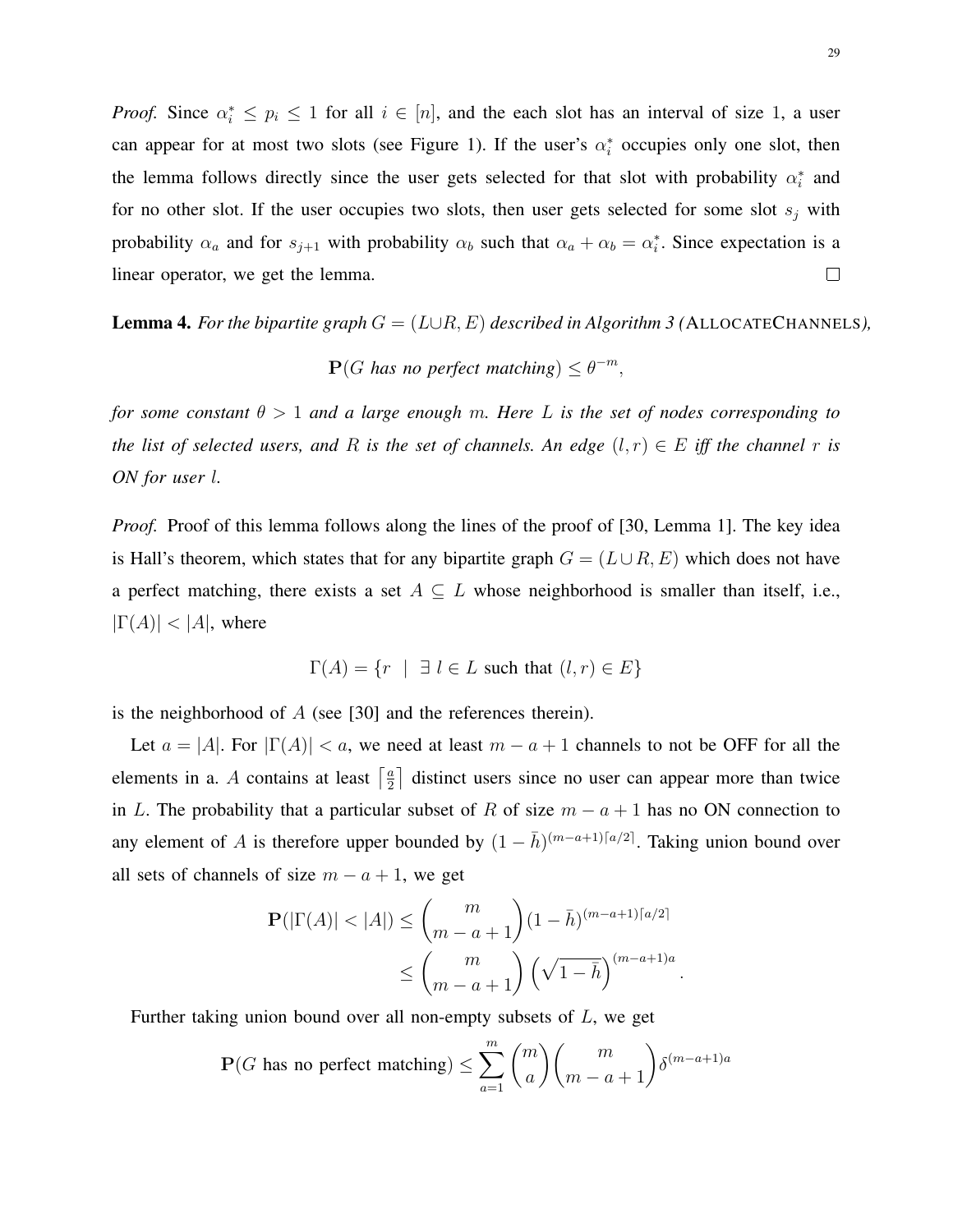where  $\delta = \sqrt{1 - \bar{h}} < 1$ . This gives us

$$
\mathbf{P}(\text{No perfect matching}) \le 2 \sum_{a=1}^{\lceil m/2 \rceil} \binom{m}{a} \binom{m}{m-a+1} \delta^{(m-a+1)a}
$$

$$
= 2 \sum_{a=1}^{\lceil m/2 \rceil} \binom{m}{a} \binom{m}{a-1} \delta^{(m-a+1)a}
$$

$$
\le 2 \sum_{a=1}^{\lceil m/2 \rceil} m^{2a} \delta^{ma/2},
$$

where the last inequality follows from  $\binom{m}{a} \leq m^a$ ,  $\binom{m}{a-1} \leq m^a$ , and  $m - a + 1 \geq \frac{m}{2}$  $\frac{n}{2}$  for a in  $1,\ldots,\lceil \frac{m}{2} \rceil.$ 

For a large enough m,  $(m^2 \delta^{m/2}) < 1$ , and so  $(m^{2a} \delta^{ma/2})$ , has its maximum at  $a = 1$ . This gives us

 $\mathbf{P}(G \text{ has no perfect matching}) \leq 2m \times m^2 \delta^{m/2}.$ 

We can always find a  $\theta > 1$  such that for large enough m,  $(2m^3 \delta^{m/2}) \le \theta^{-m}$ . For example, set  $\theta = \frac{2}{1+}$  $\frac{2}{1+\delta}$ . Since  $\delta < 1$ , this gives us  $\theta > 1$ , and concludes our proof.  $\Box$ 

Now we are in a position to prove Thm. [3.](#page-11-1) Using the assumptions A1-A3, we get

$$
\begin{aligned} & \mathbf{E}\left[S_i^{\text{ALLOCATECHANNELS}}(t)\right] \geq \\ & \mathbf{E}\left[S_i^{\text{ALLOCATECHANNELS}}(t) \mid \text{ we find a perfect matching at } t\right] \times \end{aligned}
$$

 $P$ (we find a perfect matching at t)

 $= k\mathcal{E}\alpha_i^* \times \mathbf{P}(\text{we find a perfect matching at } t),$ 

where the last equality follows from Lem. [3.](#page-27-0) Using Lem. [4,](#page-28-0) we get

$$
\bar{s}_i^{\text{ALLOCATECHANNELS}} \geq k\mathcal{E}\alpha_i^* \times (1 - \theta^{-m}).
$$

Since the outputs of CONCMIN,  $\{\alpha_i^*\}$  satisfy  $0 \leq \alpha_i^* \leq p_i$ , this gives us

$$
\kappa_i^{\text{ALLOCATECHANNELS}} \leq p_i - \alpha_i^* + \alpha_i^* \theta^{-m}.
$$

Using assumption A1, we get

$$
V_i(\kappa_i^{\text{ALLOCATECHANNELS}}) \le V_i(p_i - \alpha_i^*) + G\alpha_i^* \theta^{-m},
$$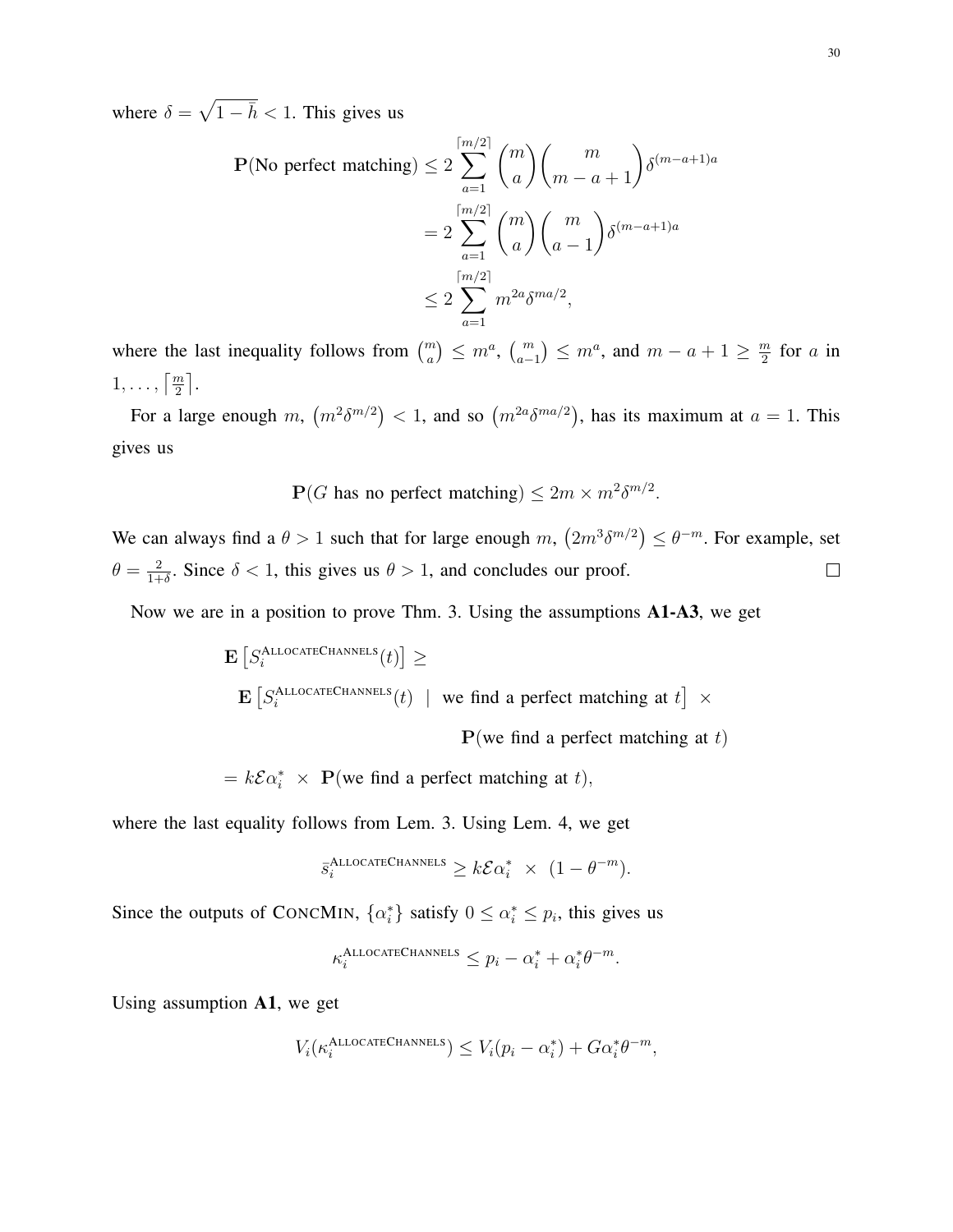$$
\sum_{i \in [n]} V_i(\kappa_i^{\text{ALLOCATECHANNELS}}) \le \sum_{i \in [n]} V_i(p_i - \alpha_i^*) + \left(G\theta^{-m} \sum_{i \in [n]} \alpha_i^*\right)
$$
  

$$
\le \bar{V}^{n,m} + Gm\theta^{-m}.
$$

For a large m, we can always find a  $\gamma$  such that  $Gm\theta^{-m} \leq \gamma^{-m}$  for all n. For example, use  $\gamma = \frac{1+\theta}{2}$  $\frac{1}{2}$ <sup> $\frac{1}{2}$ </sup>. Since  $\theta > 1$ , we get  $\gamma > 1$ , and thus for a large m,

$$
V^{n,m}(\text{ALLOCATECHANNELS}) - \bar{V}^{n,m} \leq \gamma^{-m}.
$$

### APPENDIX D

### PROOF OF THEOREM [4](#page-16-0)

Over a time horizon  $T$  the total regret can be divided into the following parts according to phases: regret over phases  $r^q$  to  $r^{q+1}$  for  $q = 0$  to  $\lfloor \log_r T \rfloor - 1$  and the regret over the remaining epochs till T.

By simple concentration inequality for an i.i.d. Bernoulli process and assumption A2, the probability that the estimates of all  $p_i$  are correct after phase  $r^q$  is upper-bounded by  $2n \exp(-\frac{\min_{i \neq j} |p_i - p_j|^2}{2})$  $\frac{|p_i-p_{j}|}{2}q$ . Let us first bound the regret assuming that the  $p_i$  estimates are correct.

Let us first consider the case without fading, i.e.,  $H(t) = 1$ . In this case, consider for any i with  $\alpha_i^* > 0$   $\alpha_i = \alpha_i^* - \delta$  for some  $\delta > 0$ . By coupling the arrival into the original queue with that of this concocted dynamics one can directly argue that the expected number of pauses in the original dynamics is upper bounded by that of this dynamics. So, it is enough to bound the expected number of pauses in this concocted dynamics.

The expected number of pauses for user  $i$  till time  $t$  is upper bounded by the expected duration for which its buffer stays empty between time 0 and t times  $p_i(1-\alpha_i)$ . Note that the duration for which the buffer stays empty can be divided into phases of the algorithm. Further, for obtaining an upper bound one can assume that the buffer restarts from 0 at the beginning of every phase. This again follows using an elementary coupling.

Using Proposition 4.1 of [\[38\]](#page-24-3), for any i with  $\alpha_i^* > 0$  the expected duration the buffer stays empty during a phase, given  $p_i$  estimates are correct, is upper bounded by

$$
wr^{q}(r-1)\pi_{i}(0)+O(1/\delta^{2}),
$$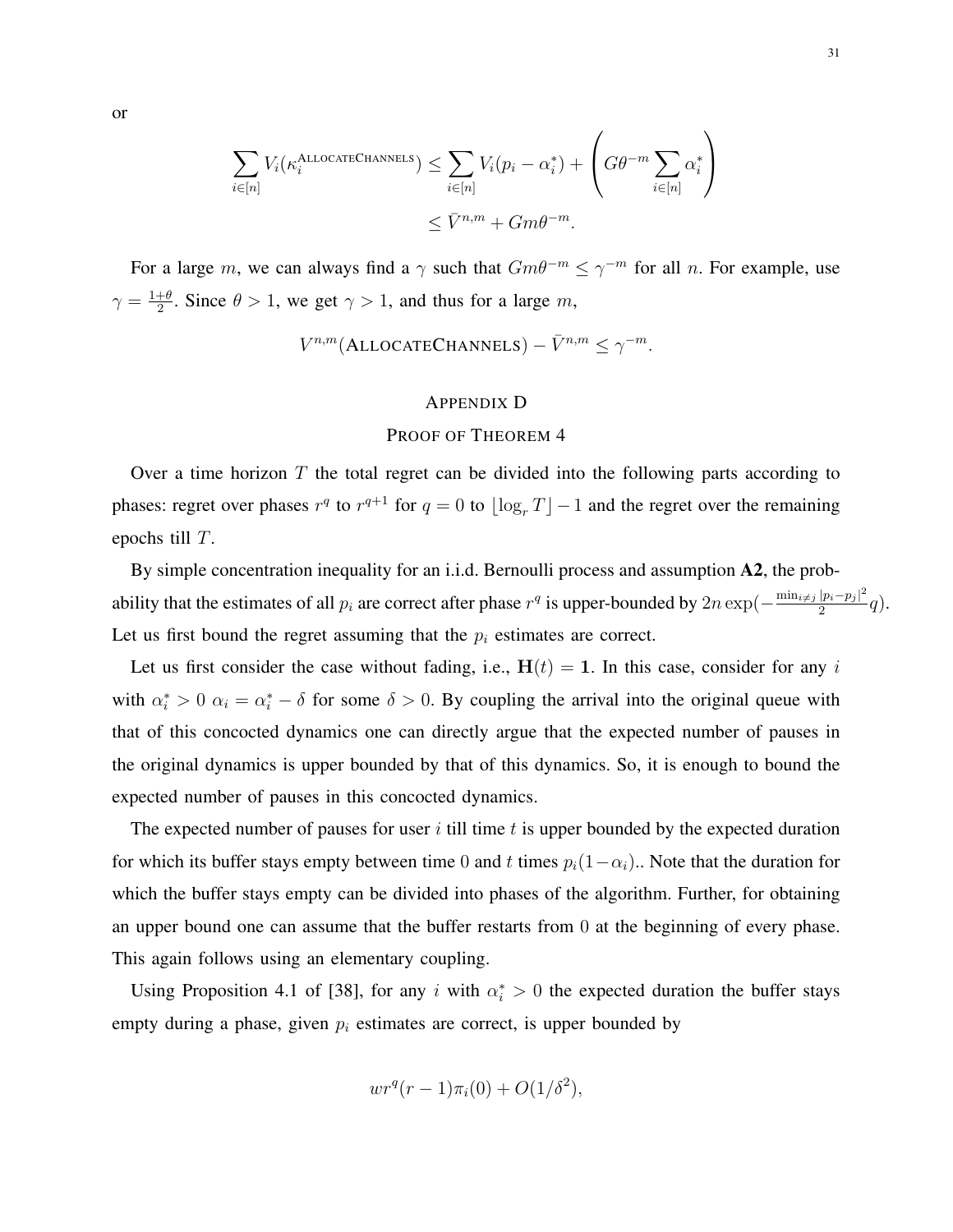where  $\pi_i(0)$  is the stationary probability of the concocted Markov chain to be at 0. This follows by considering the transitions of the concocted Markov chain and computing the right parameters in [\[38,](#page-24-3) Prop. 4.1].

As the concocted chain is a lazy birth death chain, it follows that  $\pi_i(0)$  is  $\frac{p_i - \alpha_i}{p_i(1 - \alpha_i)}$ , for  $\alpha_i < p_i$ . Hence, the expected number of buffering pauses for user i over a time horizon  $T$  can be upper-bounded by

$$
T\pi_i(0)p_i (1-\alpha_i) + O(1/\delta^2)(\log_r(T) + 1).
$$

As  $\alpha_i * \leq p_i$ , this, in turn, can be written as

$$
T \max(p_i - \alpha_i^*, 0) + T(\alpha_i^* - \alpha_i) + (\log_r(T) + 1) O(1/\delta^2).
$$

Proof of the case with  $H(t) = 1$  is completed by combining the above bound with the fact that  $p_i$  estimates can be wrong with probability no more than  $2n \exp(-\frac{\min_{i \neq j} |p_i - p_j|^2}{2})$  $\frac{|p_i-p_j|}{2}q$ ). The final bound follows by choosing the right constants mentioned in the theorem and  $\delta = \frac{1}{T^1}$  $\frac{1}{T^{1/3}}.$ 

For the i.i.d. fading case, note that the dynamics of  $\{Q_i(t)\}\$ is same as that of the concocted Markov chain in the no fading case with  $\delta = \theta^{-m}$ . This is because in the fading case we derived (Appendix [C,](#page-27-1) after Lemma [4\)](#page-28-0) that under our proposed ALLOCATECHANNELS  $\alpha_i \ge \alpha_i^* - \theta^{-m}$ . The result follows by plugging in the parameter values mentioned in the theorem.

### <span id="page-31-0"></span>APPENDIX E

### PROOF OF LEMMA [2](#page-18-2)

The problem we are trying to solve can be written as:

$$
\underset{\{\alpha_i\}}{\text{minimize}} \quad \mathbb{E}\left[\sum_i w_i \left(p_i - \alpha_i\right)^+\right] \tag{UPI}
$$

$$
subject to \quad \alpha_i \ge 0 \quad \forall \ i \in [n], \tag{10}
$$

<span id="page-31-4"></span><span id="page-31-2"></span><span id="page-31-1"></span>
$$
\alpha_i \le b_i \quad \forall \ i \in [n], \tag{11}
$$

<span id="page-31-3"></span>
$$
\sum_{i} \alpha_i \le c. \tag{12}
$$

Let  $\{\alpha_i^*\}$  be the optimal solution to this program. Recall that  $g_i(x)$  is non-zero iff  $x \in [a_i, b_i]$ . Further, partition the set  $[n]$  into the following:

$$
P = \{i \mid \alpha_i^* = 0\}, \ Q = \{i \mid 0 < \alpha_i^* < a_i\}, \ R = \{i \mid a_i \leq \alpha_i^* < b_i\}, \ S = \{i \mid \alpha_i^* = b_i\}.
$$